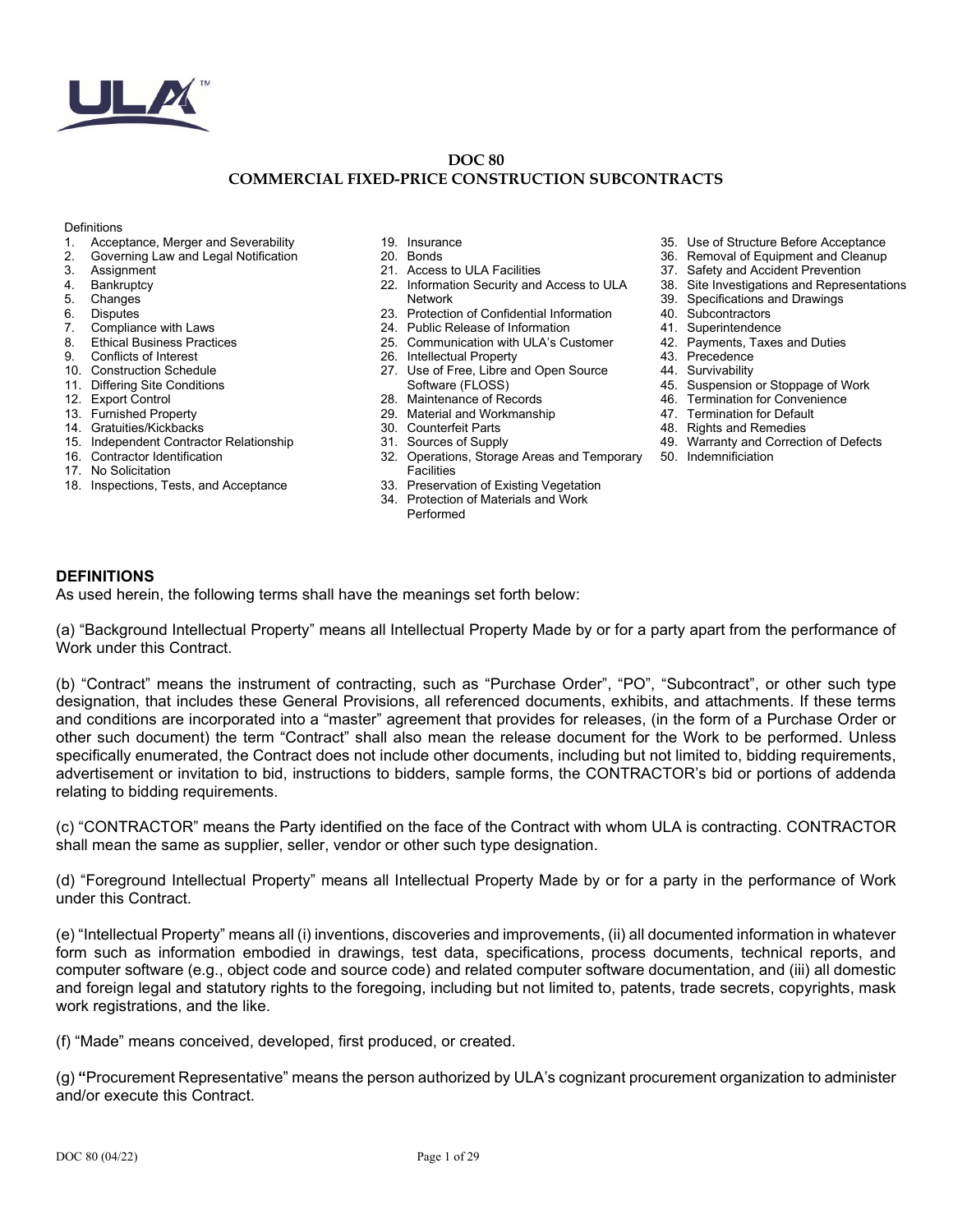(h) "Project" shall mean the building, facility or other improvements for which the CONTRACTOR is to perform the Work under the Contract

(i) **"**Site" shall mean the physical place or places where the construction work called for in this Contract will remain when work on it has been completed. It includes other adjacent or nearby property used by the CONTRACTOR or Subcontractors in such construction, which can reasonably be said to be included in the Site.

(j) **"**Subcontract" means all contracts placed by the CONTRACTOR or lower tier subcontractors for the specific purpose of performing any portion of the Work under this Contract, and includes but is not limited to purchase orders and changes, or modifications thereto.

(k) **"**Subcontractor" means CONTRACTOR's subcontractors, vendors, or suppliers at any tier.

(l) "Substantial Completion of the Work", or of a designated portion, occurs at Initial Operational Capability, which is the date upon which all functional testing is complete and validates that all systems are fully functional and operating in accordance with the Contract specifications. This date shall be confirmed by a Certificate of Substantial Completion signed by ULA and the CONTRACTOR.

(m) "ULA" means United Launch Alliance, LLC, as identified on the face of the Contract.

(n) "ULA's Customer" means any Government or commercial agency/entity ULA is under or will be under contract to support.

(o) "Work" means the construction and services required by this Contract whether completed or partially completed, and includes all other labor, materials, equipment and services provided or to be provided by CONTRACTOR to fulfill the CONTRACTOR's obligations.

## **1. ACCEPTANCE, MERGER AND SEVERABILITY**

(a) CONTRACTOR's execution of Contract, written acknowledgment, acceptance of payment, or commencement of performance, shall constitute CONTRACTOR's unqualified acceptance of this Contract.

(b) Unless expressly accepted in writing by ULA, and incorporated into this Contract, additional or differing terms or conditions proposed by CONTRACTOR or included in CONTRACTOR's acknowledgment are objected to by ULA and have no effect.

(c) This Contract integrates, merges, and supersedes any prior offers, negotiations, proposals, term sheets, and agreements concerning the subject matter hereof and constitutes the entire agreement between the parties.

(d) Each clause, paragraph and subparagraph of this Contract is severable, and if one or more of them are declared invalid or unlawful, the remaining provisions of this Contract will remain in full force and effect.

(e) The headings and tables used in this Contract are inserted for the convenience of the parties and shall not define or limit the scope or intent of the provisions of this Contract.

(f) The provisions of this Contract, including all exhibits and attachments, shall be binding upon and inure to the benefit of the parties and their respective successors and any permitted assignees

## **2. GOVERNING LAW AND LEGAL NOTIFICATION**

(a) This Contract, and all claims relating to or arising out of this Contract, or the breach thereof, whether sounding in contract, tort or otherwise, shall be governed in accordance with the laws of the State of Colorado, excluding that State's conflicts of law provisions. Any lawsuit filed regarding this Contract shall be filed in either the Colorado District Court located in Arapahoe County, Colorado or the United States District Court located in Denver, Colorado. The United Nations Convention on Contracts for the International Sale of Goods shall not apply to this Contract.

(b) CONTRACTOR agrees to provide ULA with prompt written notification of any legal action, subpoena, claim, notice, demand or other legal proceeding brought against CONTRACTOR relating to or arising out of the Work performed under this Contract.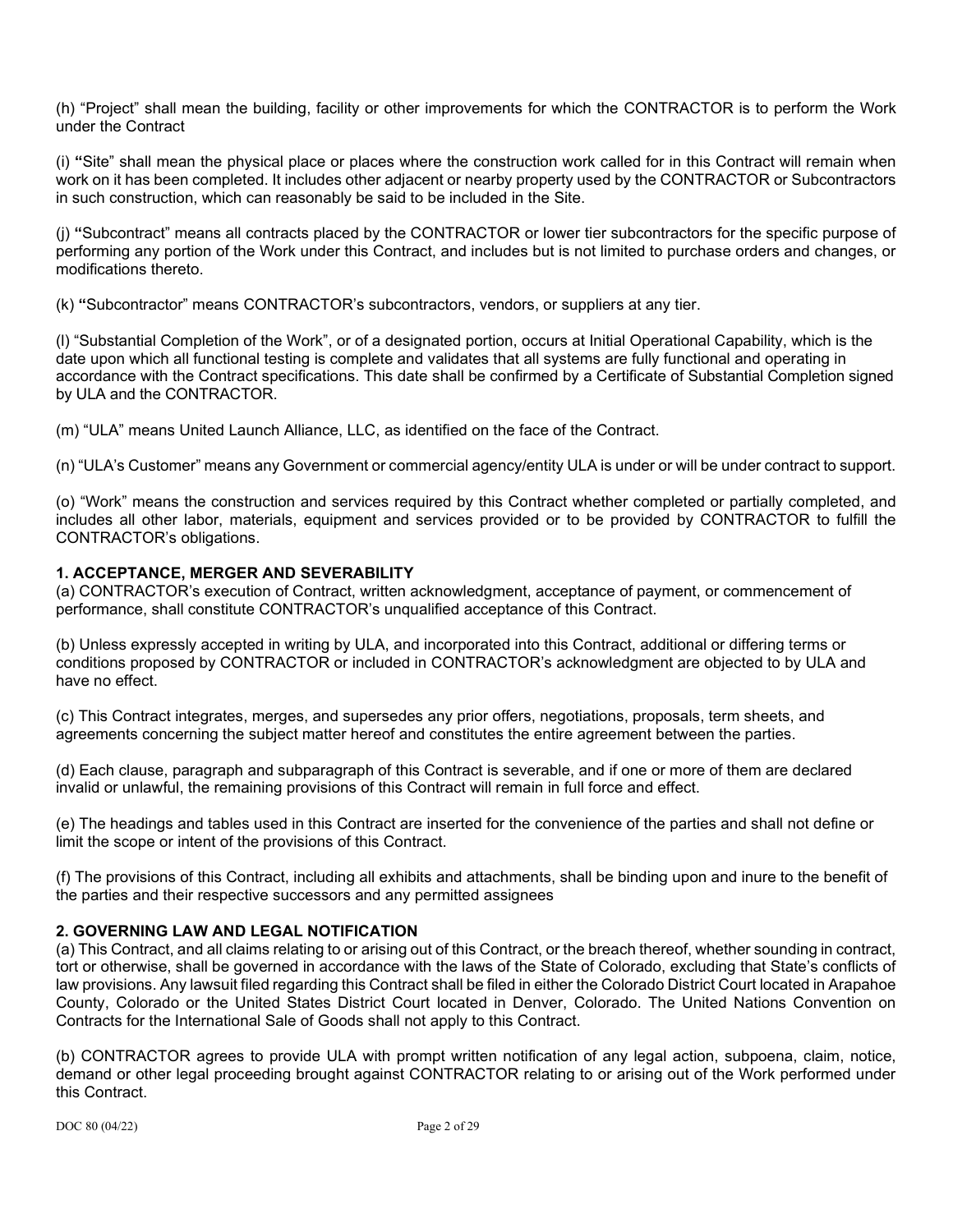## **3. ASSIGNMENT**

CONTRACTOR shall not assign any of its rights or interest in this Contract or subcontract all or substantially all of its performance of this Contract without ULA's prior written consent, which shall not be unreasonably withheld. Notwithstanding the foregoing, CONTRACTOR may assign its rights or interests in this Contract to an entity that purchases all or substantially all of the assets of CONTRACTOR without obtaining prior consent, provided that CONTRACTOR provides ULA with notice of the assignment.

CONTRACTOR may assign rights to be paid amounts due, or to become due, to a financing institution if ULA is promptly furnished a signed copy of such assignment reasonably in advance of the due date for payment of any such amounts. Amounts assigned shall be subject to setoff or recoupment for any present or future claims of ULA against CONTRACTOR. ULA shall have the right to make settlements and/or adjustments in price without notice to any assignee financing institution.

### **4. BANKRUPTCY**

In the event the CONTRACTOR enters into proceedings relating to bankruptcy, whether voluntary or involuntary, the CONTRACTOR agrees to furnish written notification of the bankruptcy to the Procurement Representative. This notification shall be furnished within five (5) days of the initiation of the proceedings relating to bankruptcy filing. This notification shall include the date on which the bankruptcy petition was filed, the identity of the court in which the bankruptcy petition was filed, the case number, and a listing of all Contracts with ULA. This obligation remains in effect until final payment under this Contract.

#### **5. CHANGES**

(a) Only the ULA Procurement Representative has the authority to make changes to this Contract. All changes must be in writing and executed by the parties. All contractual notices to be furnished to CONTRACTOR by ULA shall be in writing and delivered to the ULA Procurement Representative.

(b) Within the general scope of this Contract, the Procurement Representative may at any time, by written notice, and without notice to sureties or assignees, make changes within the general scope of this Contract, in any one or more of the following:

- (1) Drawings, designs, processes, or specifications;
- (2) Description of services
- (3) Inspection, delivery, or acceptance methods and/or schedules; and
- (4) Work schedules or time of performance (i.e., hours of the day, days of the week, etc.)
- (5) Terms and conditions of this Contract required to meet ULA's obligations to its customers

If any such change causes an increase or decrease in the cost of, or the time required for, performance of any part of this Contract, ULA shall make an equitable adjustment in the Contract price and/or delivery schedule, and modify this Contract accordingly. Changes to the work schedule or time of performance will be subject to a price adjustment only. CONTRACTOR must request any equitable adjustment under this clause within thirty (30) days from the date of receipt of the written change order from ULA. If the CONTRACTOR's proposed equitable adjustment includes the cost of property made obsolete or excess by the change, ULA shall have the right to prescribe the manner of disposition of the property.

(c) ULA may require additional contract scope to meet ULA's Customer contract requirements. CONTRACTOR agrees to negotiate in good faith any additional scope necessary to meet ULA Customer contract objectives.

(d) The parties shall mutually agree to any other changes not specifically identified in (b) and (c).

(e) Prior to the issuance of a change order under this Contract, ULA may solicit from the CONTRACTOR written agreement as to the maximum (in the case of an increase) or minimum (in the case of a decrease) adjustment to be made in the price and/or in the schedule (or time of performance), by reason of the change. ULA may also solicit such agreement on limitations on the adjustments to any other provisions of the Contract which may be subject to equitable adjustment by reason of the change. The CONTRACTOR shall promptly submit a "not-to-exceed" (or "no-less-than") amount or maximum (or minimum) schedule adjustment when so requested by ULA. Any such written agreement shall then be cited in the change order and upon its issuance shall be deemed to become part of the Contract. In no event shall the definitive equitable adjustment exceed the maximum (or be less than the minimum) price and/or delivery schedule (or time of performance) adjustments so established, nor otherwise be inconsistent with other adjustment limitations so established. Except with respect to such limitations, nothing contained herein shall affect the right of the Parties to an equitable adjustment by reason of the change, pursuant to this clause.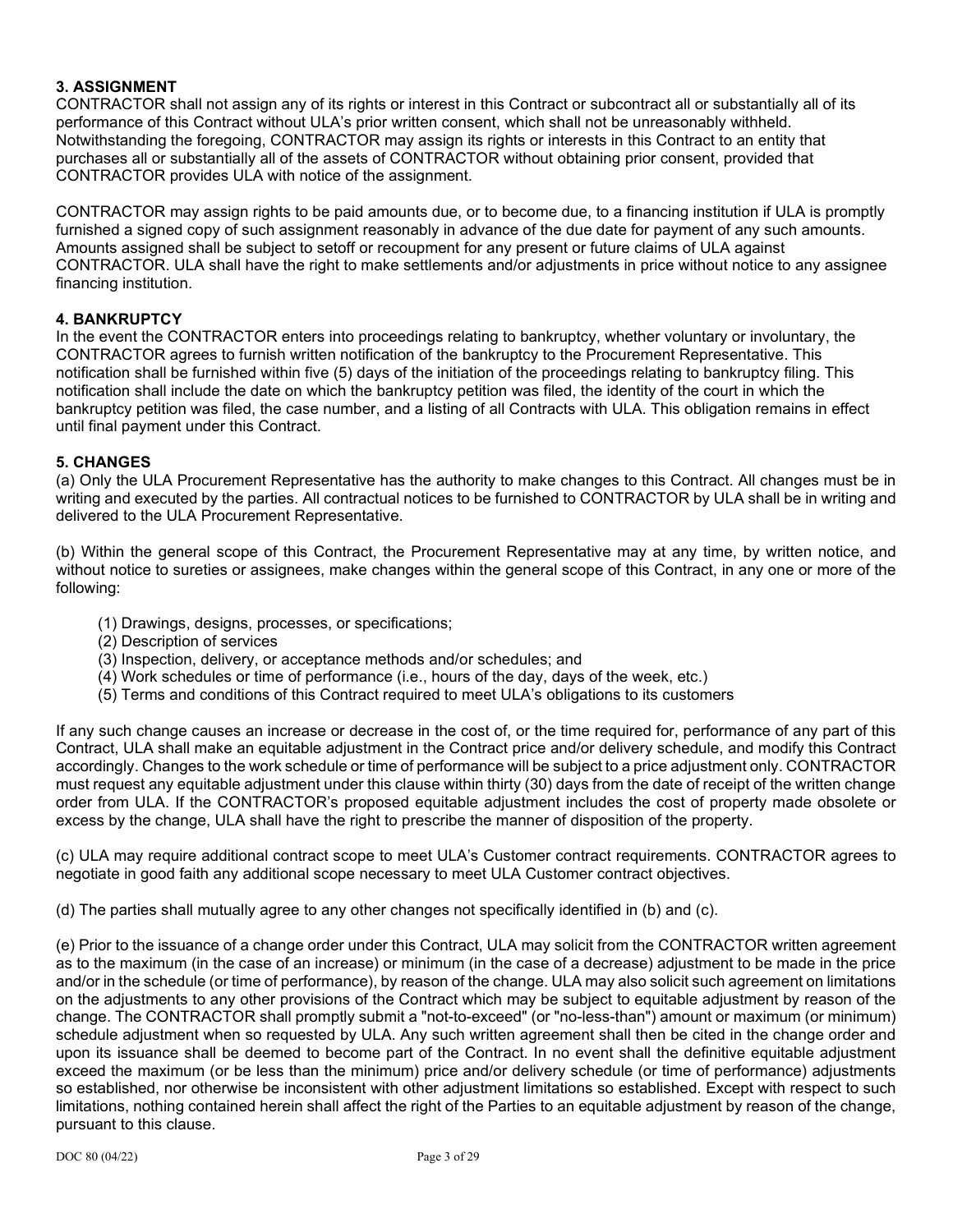(f) ULA engineering and technical personnel may from time to time render assistance or give technical advice or discuss or effect an exchange of information with CONTRACTOR's personnel concerning the Work hereunder. Such actions shall not be deemed to be a change under the "Changes" clause of this Contract and shall not be the basis for a claim. No reimbursement shall be made for any extra work or material unless the same has been ordered in writing by the authorized ULA Procurement Representative.

(g) Unless expressly stipulated elsewhere in the Contract as being excepted from this provision, wherever the Contract provides for submittal of designs, components, processes, or other items for review or approval by ULA, such reviews or approvals shall not be construed as a complete check as to the adequacy of said design or item, nor as an agreement that the design or items will meet the requirements of the Statement of Work, nor as any change to the requirements of the Statement of Work. Such reviews and approvals shall in no way relieve the CONTRACTOR of the responsibility for any error or deficiency which may exist in the submitted design or other items, as the CONTRACTOR shall be responsible for meeting all the requirements of the contract.

(h) Failure to agree to any adjustment shall be a dispute under the Disputes clause. However, nothing in this clause shall excuse the CONTRACTOR from proceeding with this Contract as changed.

(i) Minor Changes in the Work. When specifically stated in the Contract, the ULA Procurement Representative will have authority to order minor changes in the Work without adjustment in the Contract Price or extension of the Contract Construction Schedule. The threshold, if any, for no cost changes will be referenced in the Contract. Such changes shall be effected by written order and shall be binding on ULA and CONTRACTOR. CONTRACTOR shall carry out such written orders promptly.

### **6. DISPUTES**

(a) WORK CONTINUANCE AND PAYMENT. Unless otherwise agreed in writing, CONTRACTOR shall continue the Work and maintain the approved schedules during any dispute mitigation or resolution proceedings. If CONTRACTOR continues to perform, ULA shall continue to make payments in accordance with the Contract.

(b) DIRECT DISCUSSIONS. If the Parties cannot reach resolution on a matter relating to or arising out of the Contract, the Parties shall endeavor to reach resolution through good faith direct discussions between the Parties' representatives, who shall possess the necessary authority to resolve such matter and who will record the date of first discussions. If the dispute remains unresolved within a reasonable time from the date of first discussion, the Parties may submit such matter to the dispute resolution procedures described below.

(c) MEDIATION. If direct discussions pursuant to Paragraph (b) do not result in resolution of the matter, the Parties shall endeavor to resolve the matter by mediation through the current Construction Industry Mediation Rules of the American Arbitration Association, or the Parties may mutually agree to select another set of mediation rules. The administration of the mediation shall be as mutually agreed by the Parties. Either Party may terminate the mediation at any time after the first session, and the decision to terminate shall be delivered in person by the terminating Party to the non-terminating Party and to the mediator. The costs of the mediation shall be shared equally by the Parties. The mediation shall be non-binding.

(d) All disputes under this Contract that are not disposed of by mutual agreement may be decided by recourse to an action at law or in equity. **Until final resolution of any dispute hereunder, CONTRACTOR shall diligently proceed with the performance of this Contract as directed by ULA. Each party hereby irrevocably waives, to the fullest extent permitted by applicable law, any right it may have to a trial by jury in respect to any litigation directly or indirectly arising out of under or in connection with this Contract.**

(e) MULTIPARTY PROCEEDING. The Parties agree that all Parties necessary to resolve a matter shall be parties to the same dispute resolution procedure. Appropriate provisions shall be included in all other contracts relating to the Work to provide for the joinder or consolidation of such dispute resolution proceedings.

## **7. COMPLIANCE WITH LAWS**

(a) In performing this Contract, CONTRACTOR agrees to give all notices and comply with all applicable local, state, and federal laws, orders, rules, regulations, codes and ordinances ("Laws") that may affect performance of this Contract. CONTRACTOR shall cooperate with, and provide access to, regulatory agencies and authorities acting in an enforcement or compliance role. CONTRACTOR shall (unless otherwise specified in Contract documents), without expense to ULA,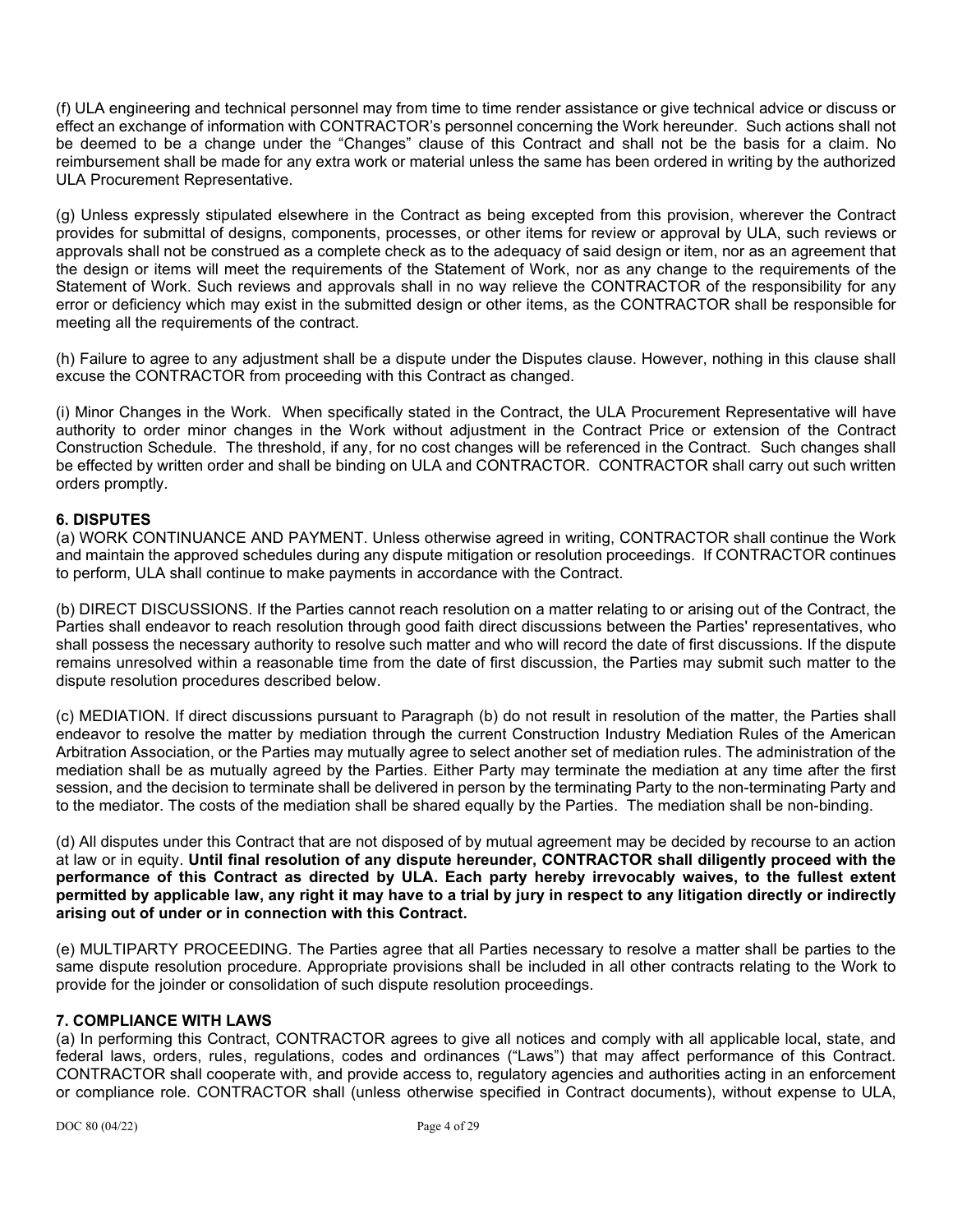obtain all licenses and permits required for the Work. CONTRACTOR shall be responsible for all defense costs, fines, penalties or other sanctions and remedial costs based on CONTRACTOR's failure to comply with applicable laws, rules or regulations which are CONTRACTOR's responsibility under the Contract.CONTRACTOR shall indemnify, defend and hold harmless ULA against any liability, fine or penalty that may be imposed upon ULA as a result of CONTRACTOR's failure to comply with such Laws.

(b) CONTRACTOR represents and warrants that it is not disqualified from receiving federal government contracts, meaning that it is not an excluded party as recorded in the System for Award Management (SAM) exclusion file available at SAM.gov. CONTRACTOR agrees to notify ULA immediately upon learning that it, any controlling owner, or any of its Subcontractor or affiliates performing work on this Contract have been excluded or proposed for exclusion from federal contracting in the exclusion file published at SAM.gov.

(c) CONTRACTOR shall provide to ULA with each delivery any Safety Data Sheet applicable to the Work in conformance with and containing such information as required by the Occupational Safety and Health Act of 1970 as amended and regulations promulgated thereunder, or its State approved counterpart.

## **8. ETHICAL BUSINESS PRACTICES**

CONTRACTOR is responsible for maintaining an ethics and compliance program that is consistent with ULA's Supplier Code of Conduct (available on ULA's Supplier website, https://www.ulalaunch.com/resources/doing-business-with-ula), as appropriate for its business, throughout the performance of this Contract. CONTRACTOR shall ensure that persons performing work under this Contract are aware of the importance of ethical behavior and comply with the Code of Conduct. If, at any time, Contractor becomes aware of a violation of the Supplier Code of Conduct in connection with this Contract, CONTRACTOR agrees to notify ULA, either through communication with ULA's Procurement Representative, or through ULA's Confidential Ethics Helpline, at 1-800-511-4173.

# **9. CONFLICTS OF INTEREST**

(a) CONTRACTOR warrants that it is and shall remain free of any obligation or restriction that would interfere or be inconsistent with or present a conflict of interest concerning the Work to be furnished by CONTRACTOR under this Contract. CONTRACTOR is responsible for determining, in good faith, whether its activities or relationships, or those of its employees, present or could present a conflict of interest. CONTRACTOR shall immediately notify ULA of any change in circumstances that creates an actual, apparent, or potential conflict of interest.

(b) For the purposes of this clause, a conflict of interest exists if: (i) because of other business or organizational activities or relationships (including relationships with ULA's Customers or competitors), CONTRACTOR is unable to render impartial advice or assistance to ULA, or CONTRACTOR's objectivity in performing the Work under this Contract is otherwise impaired; or (ii) an employee of CONTRACTOR performing Work under the Contract has a financial interest, personal activity, or relationship that impairs that employee's ability to act impartially on behalf of CONTRACTOR in the performance of the Contract.

## **10. CONSTRUCTION SCHEDULE**

(a) CONTRACTOR's timely performance is of the essence and is a material element of this Contract.

(b) Unless instructed by ULA in writing, CONTRACTOR shall not knowingly commence the Work before the effective date of insurance that is required to be provided by the CONTRACTOR or ULA.

(c) CONTRACTOR shall, prior to commencement of Work, prepare and submit for approval a practicable construction schedule and report ("Construction Schedule" or "Contract Construction Schedule"), showing the order in which the CONTRACTOR proposes to carry on the Work, the date on which it will start the several salient features of the Work (including procurement of materials, plant and equipment) and the contemplated dates for completing the same. The Construction Schedule shall be in the form of a progress chart of suitable scale to indicate appropriately the percentage of Work scheduled for completion at any time.

(d) CONTRACTOR shall furnish sufficient forces, construction plant and equipment, and shall work such hours, including night shifts and overtime operations, as may be necessary to ensure the performance of the Work in accordance with the approved Construction Schedule. If, in the opinion of ULA, CONTRACTOR falls behind the Construction Schedule, CONTRACTOR shall take such steps as may be necessary to improve its progress, and ULA may require it to increase the number of shifts, overtime operations, days of work, and/or the amount of construction equipment at no additional cost to ULA. Any direction issued to the CONTRACTOR to provide premium labor in any form must first be coordinated with and approved by the Procurement Representative.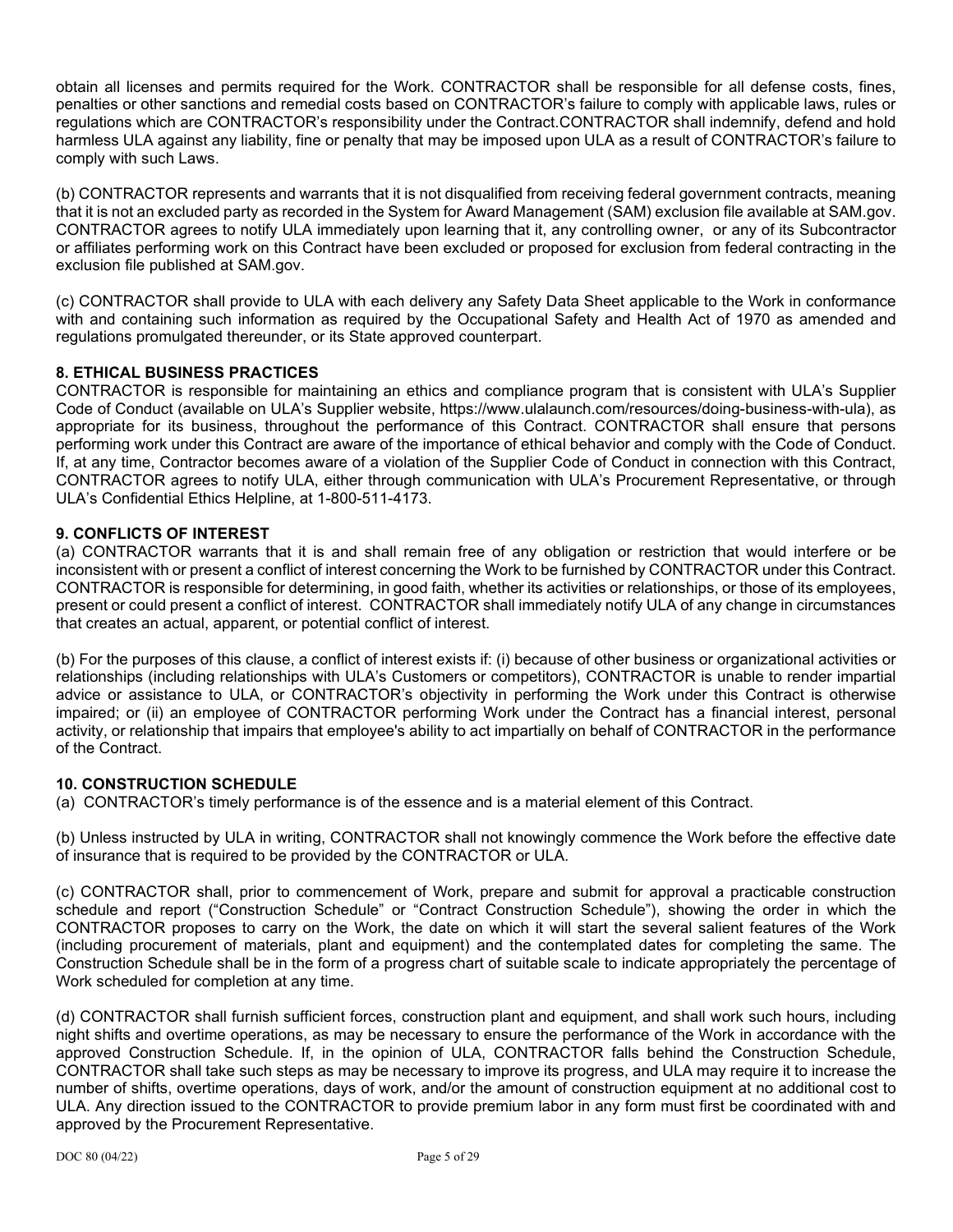(e) If CONTRACTOR is delayed at any time in the commencement or progress of the Work by any unforeseeable cause beyond the reasonable control of the CONTRACTOR, except financial inability to perform, CONTRACTOR shall be entitled to an equitable extension of the Date of Substantial Completion, the Date of final completion or an equitable extension of time in accordance with the Changes clause. Examples of causes beyond the control of CONTRACTOR include, but are not limited to, the following: acts or omissions of ULA or Others; changes in the Work or the sequencing of the Work ordered by ULA which CONTRACTOR cannot reasonably accommodate without modifying the Schedule of Work, or arising from decisions of ULA that impact the time of performance of the Work which CONTRACTOR cannot reasonably accommodate without modifying the Schedule of Work; transportation delays not reasonably foreseeable; labor disputes not involving CONTRACTOR or its Subcontractors impacting the Project; fire, terrorism, epidemics, pandemics, adverse governmental actions, adverse weather conditions not reasonably anticipated for the area in which the Work is being performed, encountering Hazardous Materials, concealed or unknown conditions; or delay authorized by ULA under Section 38. CONTRACTOR acknowledges and agrees that adjustments in the Schedule of Work will not be permitted if such delay (i) is caused by CONTRACTOR, or (ii) could have been be limited or avoided by CONTRACTOR's timely notice to ULA of the delay.

(f) In addition, if the CONTRACTOR incurs additional costs as a result of a delay that is caused by acts or omissions of ULA or other changes in the Work or the sequencing of the Work ordered by ULA, or arising from decisions of ULA that impact the time of performance of the Work, discovery of Hazardous Materials, or concealed or unknown conditions, delay authorized by ULA under Section 38, the CONTRACTOR shall be entitled to an equitable adjustment in accordance with Changes clause of the Contract.

(g) Whenever the CONTRACTOR has knowledge that any actual or potential labor dispute is delaying or threatens to delay the performance of this Contract, the CONTRACTOR shall immediately give Notice thereof, including all relevant information with respect thereto, to the Procurement Representative.The CONTRACTOR agrees to insert the substance of this paragraphin any Subcontract hereunder as to which a labor dispute may delay the timely performance of the Contract, with notice of all relavent information concerning such dispute to be provided to the next higher tier Subcontractor or ULA.

(h) ULA may undertake or award other contracts for additional work to be performed in connection with or in or about the work under the Contract. The CONTRACTOR shall cooperate with ULA and its other CONTRACTORs and coordinate CONTRACTOR work activities with the activities of ULA personnel and other CONTRACTORs so that all work may be promptly and properly performed without undue interference or delay. The CONTRACTOR shall afford ULA and its other CONTRACTORs' reasonable opportunity for the timely execution of their work.

## **11. DIFFERING SITE CONDITIONS**

(a) If in the performance of the Work the CONTRACTOR finds latent, concealed or subsurface physical conditions which materially differ from the conditions the CONTRACTOR reasonably anticipated, or if physical conditions are materially different from those normally encountered and generally recognized as inherent in the kind of work provided for in the Contract, CONTRACTOR shall promptly, and before the conditions are disturbed, but in no event later than 48 hours after discovery, give a written notice to the Procurement Representative of (1) subsurface or latent physical conditions at the site which differ materially from those indicated in this Contract, or (2) unknown physical conditions at the site, of an unusual nature, which differ materially from those ordinarily encountered and generally recognized as inherent in Work of the character provided for in the Contract.

(b) If after the commencement of the Work, hazardous conditions, including hazardous materials, are discovered, that could pose a risk to life, health or the environment, the CONTRACTOR shall immediately stop Work in the affected area and report the condition to ULA. Upon receipt of such report, ULA shall take appropriate measures to further assess the site condition and will meet and confer with the CONTRACTOR to mutually agree upon a course of action. The CONTRACTOR shall resume Work in the affected area after 1) the hazard has been removed or rendered harmless, or 2) alternative safety and health measures have been implemented allowing continuation of the Work.

(c) The ULA Procurement Representative shall investigate the site conditions promptly after receiving the notice. If the conditions do materially differ and cause an increase or decrease in CONTRACTOR 's cost of, or the time required for, performing any part of the Work under this Contract, whether or not changed as a result of the conditions, an equitable adjustment accounting solely for CONTRACTOR increased costs or additional time of performance (with no allowance for profit) may be made under this clause and this Contract modified in writing accordingly.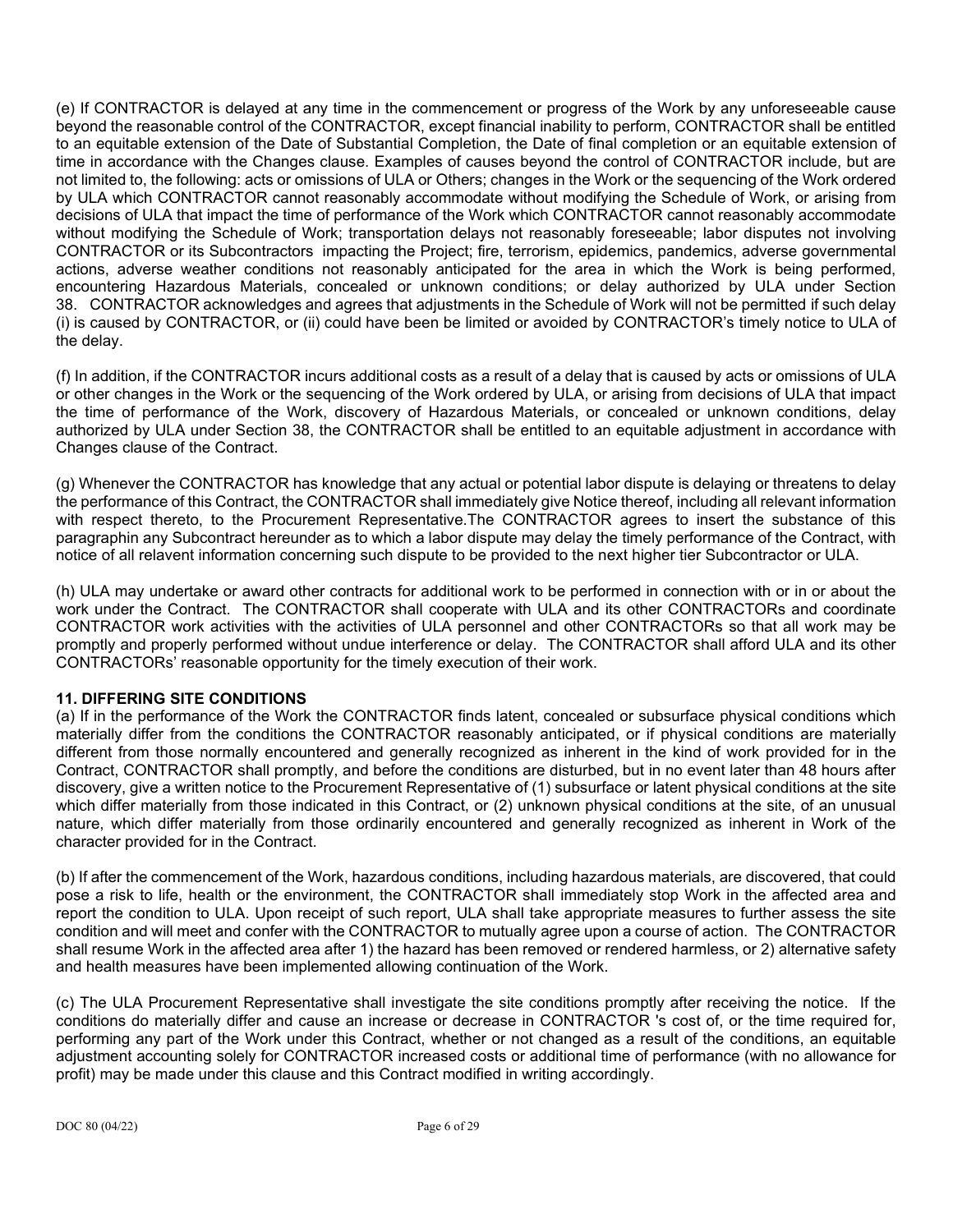(d) No request by CONTRACTOR for an equitable adjustment to this Contract under this clause shall be allowed, unless CONTRACTOR has given the written notice required; provided, that the time prescribed in (a) above for giving written notice may be extended by the Procurement Representative upon good cause shown.

(e) No request by CONTRACTOR for an equitable adjustment to the Contract for differing site conditions shall be allowed if made after final payment under this Contract.

## **12. EXPORT CONTROL**

(a) Technical data, defense services, software and/or hardware furnished under or in connection with the Contract may be subject to U.S. export or import control laws and regulations and may be subject to export or import laws and regulations of other countries. All Parties agree to comply with all such laws and regulations, including obtaining the appropriate USG authorization prior to exporting to a Foreign Person within the U.S. or abroad, as applicable. The substance of this subparagraph shall be flowed down to Subcontractors.

(b) CONTRACTOR certifies that only U.S. Persons, as defined in 22 CFR 120.15, will be recipients of subject data, services, software and/or hardware and participate directly in telecons, meetings and/or email with ULA. If direct participation by Foreign Persons is required, prior notice must be provided by CONTRACTOR, and approval received from ULA, to ensure that the appropriate export authorizations are in place. CONTRACTOR shall not distribute, transfer, or transmit any export controlled item, information or services (even if incorporated into other products), except in compliance with applicable export laws and authorities. CONTRACTOR further certifies that it has a US-based Information Technology system with access controls to prevent access to subject data by Foreign Persons. All work pursuant to this Contract shall be performed in the United States. The substance of this subparagraph shall be flowed down to Subcontractors.

(c) CONTRACTOR certifies that no item delivered under this Contract, or any component thereof, will be sourced from a country or entity subject to United States federal sanctions. CONTRACTOR is responsible for monitoring published lists of sanctioned entities to ensure that the prior statement remains accurate throughout Contract performance. If CONTRACTOR becomes aware that any lower tier subcontractor, or the country of origin of a component, becomes subject to sanctions during Contract performance, CONTRACTOR will immediately notify ULA.

(d) CONTRACTOR is required to be registered with the State Department, Directorate of Defense Trade Controls, if it engages in the business of either exporting or manufacturing (whether exporting or not) defense articles (i.e. ITAR-controlled parts, technical data) or furnishing of defense services, and represents that it maintains an effective export and import compliance program.

(e) The exporter of record, who directly exports to a Foreign Person, has the ultimate responsibility to determine export jurisdiction, applicable license requirements, and to meet the applicable export laws and regulations. CONTRACTOR's responsibility to comply with all applicable laws and regulations regarding export-controlled items exists independent of, and is not established or limited by, the information provided by this clause. Nothing in this Contract changes, supersedes, or waives any of the requirements of applicable Federal laws, Executive orders, and regulations regarding export control. CONTRACTOR should resolve any questions regarding compliance with the ITAR or EAR, including export classification determinations, by consulting with its Empowered Official, other internal global trade resources, or counsel, as applicable. Contractor may also consult with the Department of State regarding any questions relating to compliance with the ITAR, or with the Department of Commerce regarding any questions relating to compliance with the EAR.

(f) The CONTRACTOR agrees to reasonably cooperate with ULA for assessments, audits and other fact-finding required to ensure compliance to U.S. export/import laws and regulations or as part of an investigation or corrective action related to a potential or actual violation of U.S. export/import laws and regulations. The CONTRACTOR will provide input for such activities in a timely and accurate manner. The substance of this subparagraph shall be flowed down to Subcontractors.

(g) The CONTRACTOR agrees to provide timely and accurate reporting of fees and commissions paid related to Part 130 of the ITAR, when applicable. CONTRACTOR certifies that, except as otherwise reported to ULA, it has not paid, or offered, nor agreed to pay, and will not pay, offer, or agree to pay, in respect of any sale for which an export license or approval is required, political contributions, fees or commissions in amounts as specified in 22 CFR 130.9. This subparagraph shall be flowed down to any authorized Subcontractors, as applicable.

(h) For any shipment exported from the United States in which ULA is the U.S. Principal Party in Interest (USPPI), ULA prohibits the filing of Electronic Exporter Information (EEI) via the Automated Export System (AES) by any party except ULA or a ULA-approved forwarder.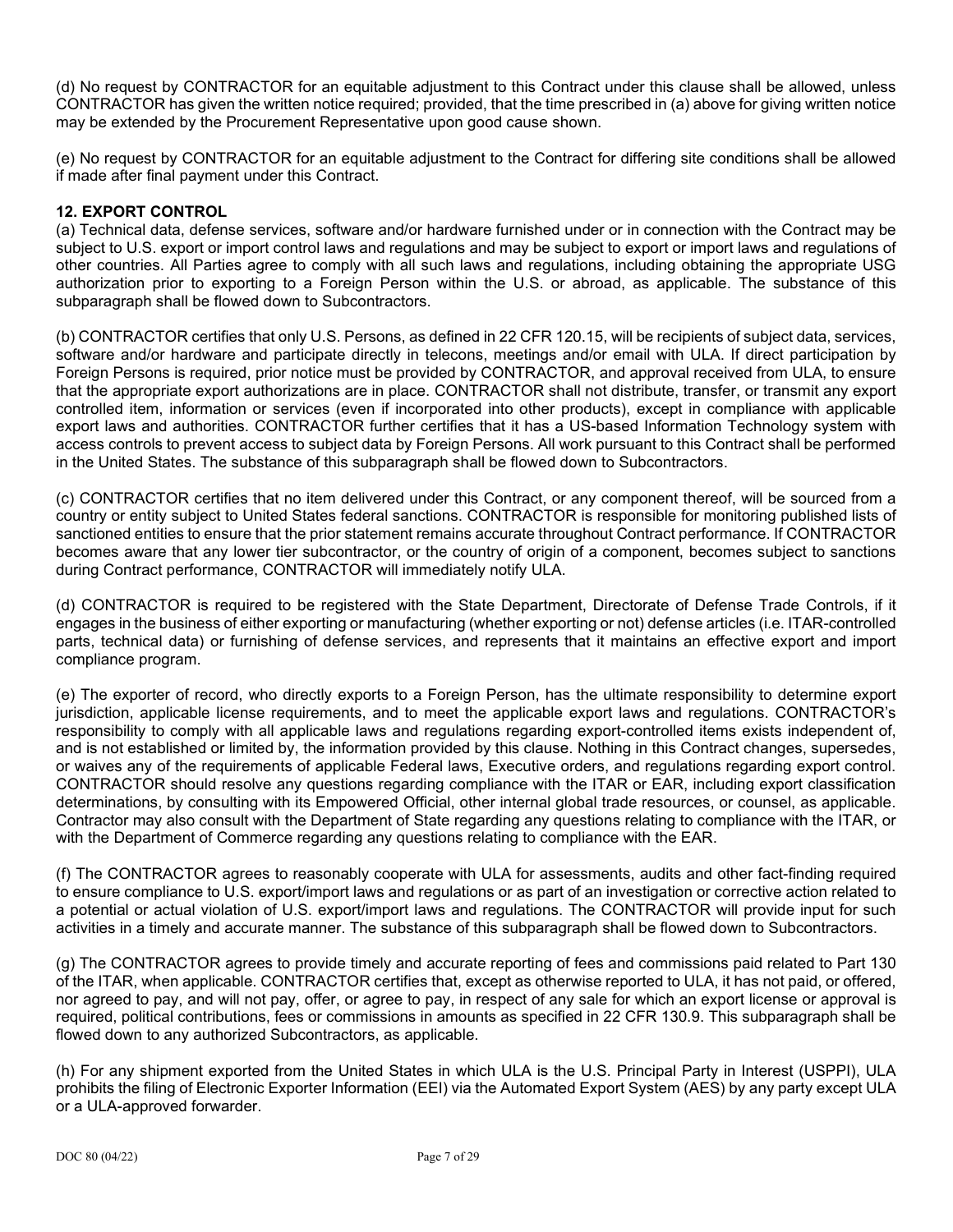(i) When CONTRACTOR is responsible for clearing the Work through United States Customs, CONTRACTOR will neither cause nor permit ULA's name to be shown as "Importer Of Record" on any customs declaration form or other documentation.

(j) ULA has joined with the U.S. Customs Service in the Customs-Trade Partnership Against Terrorism (C-TPAT) program. Suppliers are advised that shipments through U.S. Importers, from manufacturers in foreign countries, and brokers/freight forwarders/carriers must be with transportation companies that are C-TPAT validated by the U.S. Customs Service.

(k) CONTRACTOR shall indemnify and hold harmless ULA, its officers, employees, and agents from any losses, costs, claims, causes of action, damages, liabilities, and expenses, including attorney fees, all expenses of litigation and/or settlement, and court costs caused in whole or in part by the actions or omissions of CONTRACTOR, its officers, employees, agents, suppliers, or Subcontractors in relation to its export/import activities. Any limitation of liability in this Contract shall not apply to this clause.

## **13. FURNISHED PROPERTY**

(Applicable if any property owned by either ULA or ULA's Customer(s) is furnished to the CONTRACTOR under this Contract.)

(a) ULA may provide to CONTRACTOR property owned by either ULA or ULA's Customer (Furnished Property). Furnished Property shall be used only for the performance of this Contract.

(b) Furnished Property.

(1) ULA shall deliver to the CONTRACTOR, for use in connection with and under the terms of this Contract, the Furnished Property described in the Contract or Specifications together with any related data and information that the CONTRACTOR may request and is reasonably required for the intended use of the property.

(2) If Furnished Property is received by the CONTRACTOR in a condition not suitable for the intended use, the CONTRACTOR shall, upon receipt notify ULA detailing the facts, and, as directed by the ULA Procurement Representative and at ULA's expense, either repair, modify, return, or otherwise dispose of the property. This provision does not apply to property furnished "as is".

(c) Changes in Furnished Property.

ULA may, by written Notice, (i) decrease the Furnished Property provided or to be provided under this Contract, or (ii) substitute other Furnished Property for the property to be provided by ULA or to be acquired by the CONTRACTOR for ULA, under this Contract. The CONTRACTOR shall promptly take such action as ULA may direct regarding the removal, shipment, or disposal of the property covered by such Notice.

(d) Title in Furnished Property.

(1) ULA or ULA's Customer shall retain title to all Furnished Property.

(2) Title to each item of facilities, special test equipment, and special tooling (other than that subject to a special tooling clause) acquired by the CONTRACTOR for ULA under this Contract shall pass to and vest in ULA when its use in performing this Contract commences or when ULA has paid for it, whichever is earlier, whether or not title previously vested in ULA.

(3) If this Contract contains a provision directing the CONTRACTOR to purchase material for which ULA will reimburse the CONTRACTOR as a direct item of cost under this Contract –

(a) Title to material purchased from a vendor shall pass to and vest in ULA upon the vendor's delivery of such material; and

- (b) Title to all other material shall pass to and vest in ULA upon
	- (i) Issuance of the material for use in Contract performance;
		- (ii) Commencement of processing of the material or its use in Contract performance; or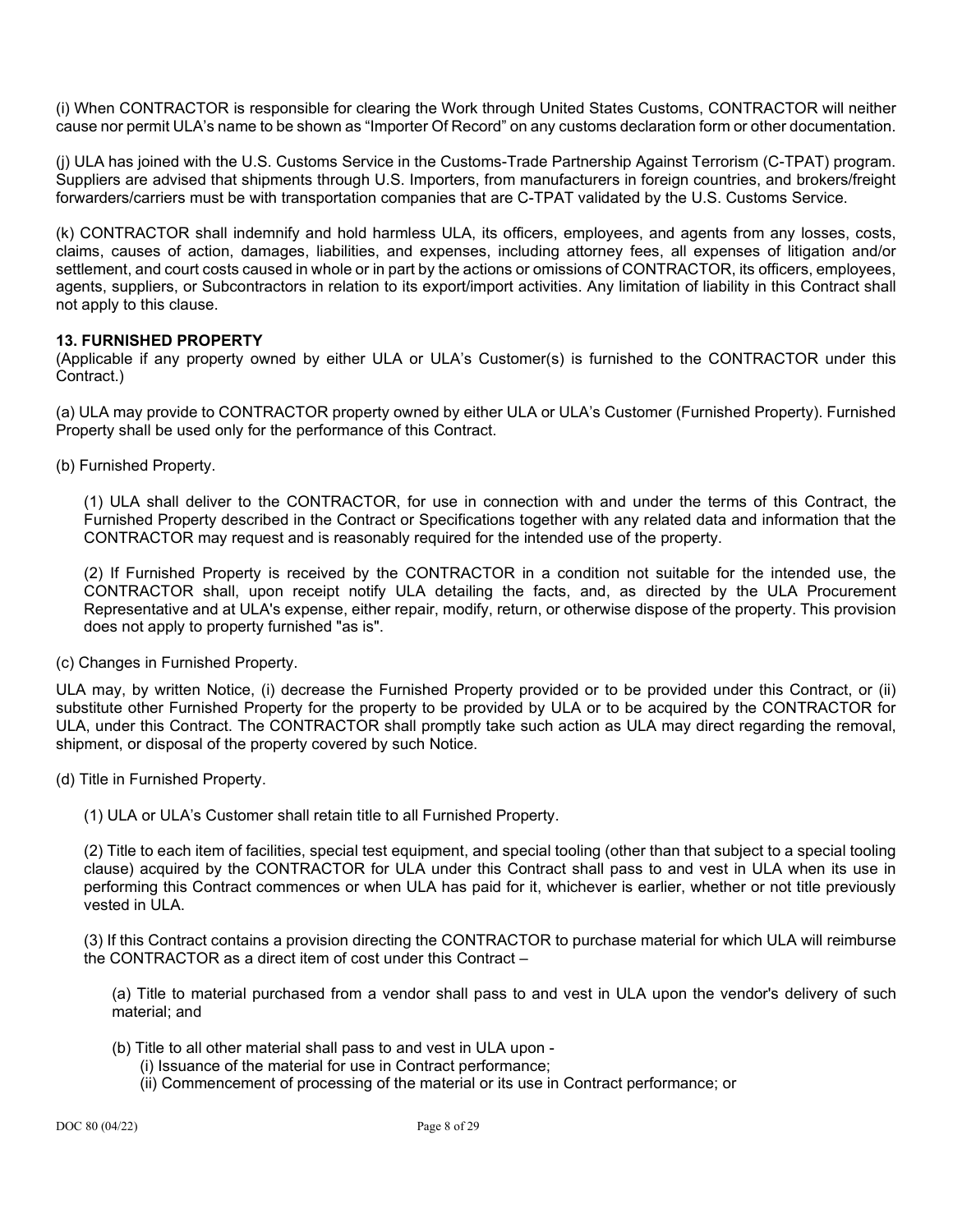(iii) Reimbursement of the cost of the material by ULA, whichever occurs first. (e) Property administration.

(1) The CONTRACTOR shall be responsible and accountable for all Furnished Property provided under this Contract.

(2) The CONTRACTOR shall establish and maintain a program for the use, maintenance, repair, protection, and preservation of Furnished Property.

(f) Access. ULA and its designees shall have access at all reasonable times to the premises in which any Furnished Property is located for the purpose of inspecting the Furnished Property.

(g) Risk of loss. Unless otherwise provided in this Contract, the CONTRACTOR assumes the risk of and shall be responsible for, any loss or destruction of, or damage to, Furnished Property upon its delivery to the CONTRACTOR or upon passage of title to ULA under paragraph (d) of this clause and for any other direct, indirect, special, incidental or consequential damages caused to ULA on account of such loss, destruction or damage. However, the CONTRACTOR is not responsible for reasonable wear and tear to Furnished Property or for Furnished Property properly consumed in performing this Contract.

(h) ULA shall not be liable for breach of contract or otherwise for –

- (1) Any delay in delivery of Furnished Property;
- (2) Delivery of Furnished Property in a condition not suitable for its intended use;
- (3) A decrease in or substitution of Furnished Property; or
- (4) Failure to repair or replace Furnished Property for which ULA is responsible.

(i) Final accounting and disposition of Furnished Property. Upon completing this Contract, or at such earlier dates as may be fixed by ULA, the CONTRACTOR shall submit, in a form acceptable to ULA, inventory schedules covering all items of Furnished Property (including any resulting scrap) not consumed in performing this Contract or delivered to ULA. The CONTRACTOR shall prepare for shipment, delivery f.o.b. origin, or dispose of the Furnished Property as may be directed or authorized by ULA. The net proceeds of any such disposal shall be credited to the Contract price or shall be paid to ULA as ULA directs.

(j) Abandonment and restoration of CONTRACTOR's premises. Unless otherwise provided herein, ULA:

(1) May abandon any Furnished Property in place, at which time all obligations of ULA regarding such abandoned property shall cease; and

(2) Have no obligation to restore or rehabilitate the CONTRACTOR's premises under any circumstances (e.g., abandonment, disposition upon completion of need, or upon Contract completion).

#### **14. GRATUITIES/KICKBACKS**

(a) No gratuities (in the form of entertainment, gifts, or otherwise) for the purpose of obtaining or rewarding favorable treatment as a supplier or favorable treatment for ULA, and no kickbacks, shall be offered or given by CONTRACTOR to any employee of ULA, any ULA Customer, any Government entity or employee, or any foreign official, foreign political party, or official thereof.

(b) CONTRACTOR shall contact ULA's Ethics Helpline, at 1-800-511-4173, if any employee of ULA requests a gratuity and/or kickback, or if any individual or entity requests a gratuity or kickback in relation to this Contract.

#### **15. INDEPENDENT CONTRACTOR RELATIONSHIP**

CONTRACTOR is an independent CONTRACTOR for all purposes. CONTRACTOR shall have complete control over the performance of, and the details for accomplishing, the Work. In no event shall CONTRACTOR or its agents, representatives or employees be deemed to be agents, representatives or employees of ULA. CONTRACTOR shall be solely responsible for its employees to include payment of all compensation and benefits for all Work performed. CONTRACTOR shall comply with all requirements and obligations relating to such employees under employment contracts and federal, state and local law. Should a CONTRACTOR employee claim that he/she is an employee of ULA or file a claim for compensation or benefits, CONTRACTOR shall indemnify and defend ULA against any such claim.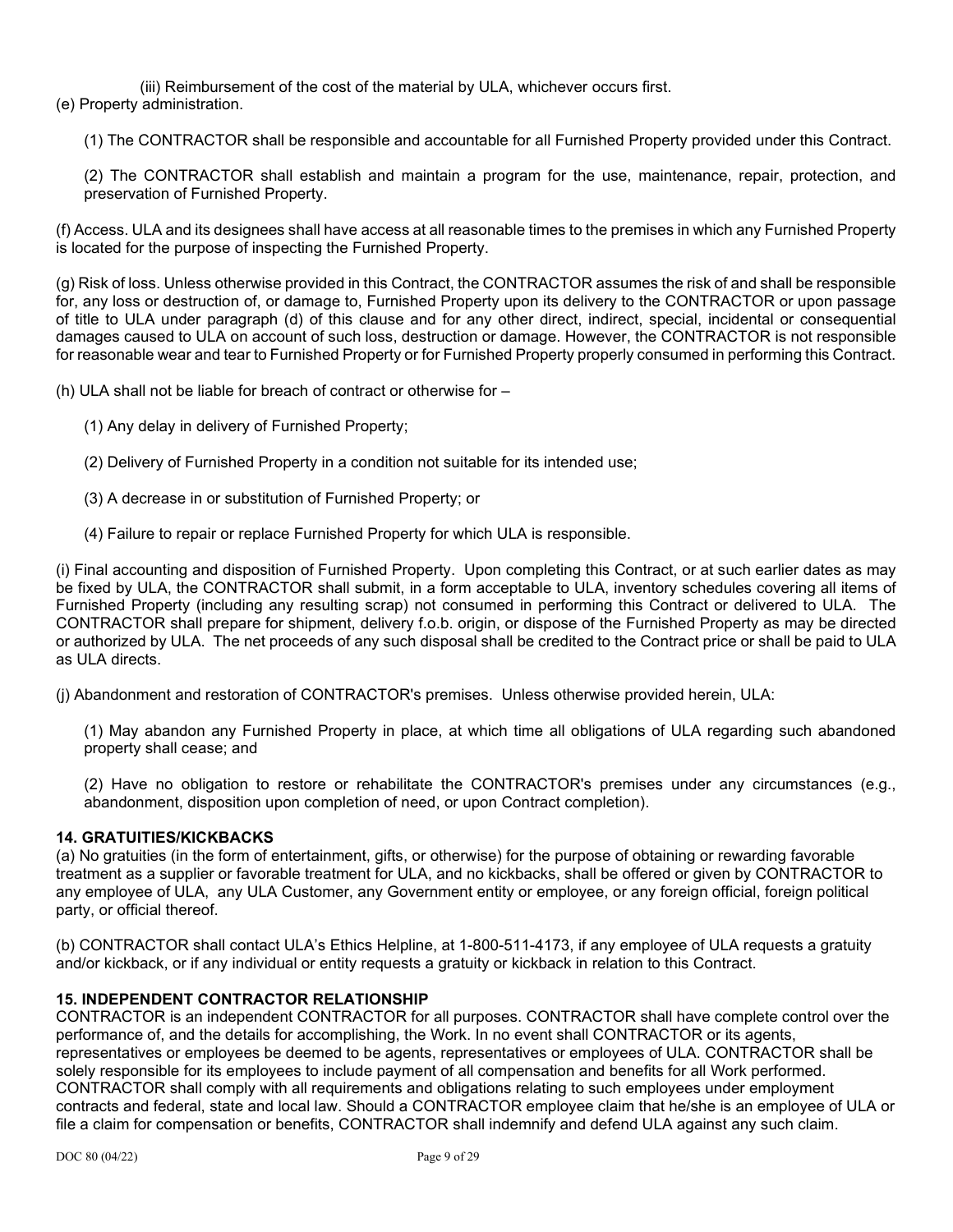CONTRACTOR shall also indemnify and defend ULA against any liability, fine or penalty that may be imposed upon ULA for CONTRACTOR's failure to comply with its employment contracts or federal, state or local law.

## **16. CONTRACTOR IDENTIFICATION**

(a) CONTRACTOR personnel and its Subcontractors working at ULA or ULA's Customer's site(s) must identify themselves as contractors or subcontractors during meetings, telephone conversations, in electronic messages, or correspondence related to this Contract and shall not hold themselves out as ULA employees.

(b) CONTRACTOR-occupied facilities within ULA or ULA's Customer's site(s) such as trailers, offices, separate rooms, or cubicles must be clearly identified with CONTRACTOR supplied signs, name plates or other identification, showing that these are work areas for CONTRACTOR or Subcontractor personnel.

### **17. NO SOLICITATION**

During the course of this Contract, if working within ULA or ULA's Customer's site(s), CONTRACTOR shall not actively recruit or solicit ULA's personnel or employees that have become known to CONTRACTOR as a result of the Work performed under this Contract without ULA's approval.

### **18. INSPECTIONS, TESTS, AND ACCEPTANCE**

(a) The CONTRACTOR shall provide and maintain its inspection system in accordance with sound business practices and in compliance with any governmental regulations, and as may be otherwise provided in this Contract. The CONTRACTOR shall keep records of all inspections complete and available to ULA during the performance of this Contract and for six (6) years after final payment.

(b) All material and workmanship furnished by the CONTRACTOR, and its Subcontractors shall be subject to inspection, examination and testing by ULA and ULA's Customer during manufacture or construction and at any and all places where such manufacture or construction is performed. ULA and ULA's Customer may also inspect the plant or plants of the CONTRACTOR or of any of its Subcontractors and Suppliers engaged in the performance of this Contract. The CONTRACTOR and its Subcontractors without additional charge, shall promptly provide all data, facilities, labor, materials, and assistance forthe inspectors' performance of their duties. The CONTRACTOR shall be charged with any additional cost of inspection when materials and workmanship are not ready at the time specified for inspection. No inspection or test shall relieve the CONTRACTOR from responsibility for defects or other failure to meet the requirements of this Contract.

(c) Should it be considered necessary or advisable by ULA at any time before final acceptance of the entire Work to make an examination of Work already completed, by removing or tearing out same, the CONTRACTOR shall upon request promptly furnish all necessary facilities, labor and material. If such Work is found to be defective or nonconforming in any material respect, the CONTRACTOR shall defray all the expenses of such examination and of satisfactory reconstruction.

(d) ULA shall have the right to reject defective material and workmanship or to require its replacement or correction. Rejected workmanship shall immediately be corrected and rejected material shall immediately be replaced with proper workmanship and/or proper material at CONTRACTOR's sole expense. The CONTRACTOR shall promptly segregate and remove the rejected material from the premises. If the CONTRACTOR fails to proceed at once with the replacement of rejected material or the correction of defective workmanship, ULA may, at its sole discretion and without further Notice, (i) by contract or otherwise, replace such material or correct such workmanship and charge to the CONTRACTOR the cost incurred by ULA in such replacement or correction; (ii) terminate this Contract for default, in accordance with the clause hereof titled "Termination for Default"; and/or (iii) require a reduction in price.

(e) When CONTRACTOR deems the Work finally complete, CONTRACTOR shall give ULA notice as specified herein. After receipt of notice, ULA will determine if the Work has been completed according to the terms of the Contract. If the Work is incomplete, ULA will give notice to CONTRACTOR of the defects and/or omissions, and CONTRACTOR shall repeat the procedure stated herein until the Work has been accepted by ULA.

(f) Nothing contained in this clause shall in any way restrict ULA's rights under the clause hereof entitled "Warranty and Correction of Defects".

#### **19. INSURANCE**

(a) CONTRACTOR'S REQUIRED LIABILITY INSURANCE

DOC 80 (04/22) Page 10 of 29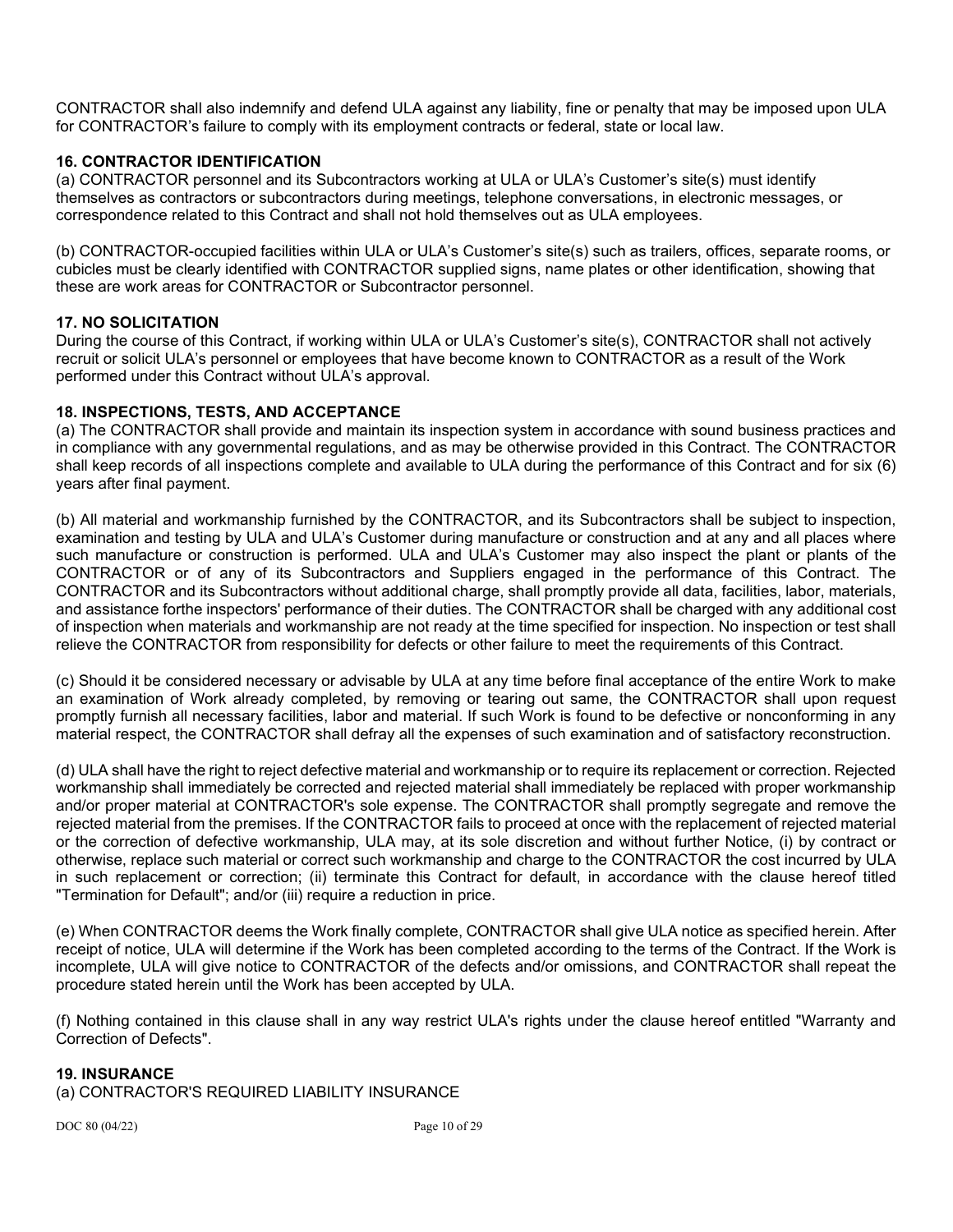- (1) Prior to the start of the Work, CONTRACTOR shall procure and maintain for the performance of this CONTRACT the following types of insurance, with coverage levels of at least those listed below, which shall remain in force continuously for the entire period covered by the Contract, to protect CONTRACTOR from claims which may arise out of or result from the CONTRACTOR's operations under the Contract and for which the CONTRACTOR may be legally liable, whether such operations be by the CONTRACTOR or by a Subcontractor, or by anyone directly or indirectly employed by any of them or by anyone for whose acts any of them may be liable:
	- (i) Worker's Compensation Statutory benefits
	- (ii) Employers' Liability insurance
	- a. Bodily Injury by Accident \$1,000,000 Each accident
	- b. Bodily Injury by Disease \$1,000,000 Each employee
	- (iii) Business Automobile Liability Insurance
	- a. Each accident or occurrence \$2,000,000

(iv) Commercial General Liability Insurance, covering Premises Liability, Contractual Liability, Products and Completed Operations and Personal Injury Liability. The policy shall not contain any exclusions directed toward any type of projects, materials, or processes involved in the Work.

- a. Each Occurrence \$2,000,000
- b. General Aggregate \$4,000,000
- c. Products/Completed Operations Aggregate \$4,000,000
- (2) Employers' Liability, Business Automobile Liability and Commercial General Liability coverage required under Subparagraph (a)(1) may be arranged under a single policy for the full limits required or by a combination of underlying policies with the balance provided by Excess or Umbrella Liability policies.
- (3) CONTRACTOR shall maintain in effect all insurance coverage required under Subparagraph (a)(1) with insurance companies lawfully authorized to do business in the jurisdiction in which the Project is located and with an AM Best rating of A- or better.
- (4) CONTRACTOR shall maintain completed operations liability insurance for one year after acceptance of the Work, Substantial Completion of the Project, or to the time required by the Contract, whichever is longer.
- (5) CONTRACTOR shall purchase and maintain general liability excess coverage under Subparagraph (a)(1) with limits of \$25,000,000. The amounts of insurance required in subparagraph (a)(1) may be satisfied by Contractor purchasing coverage for the limits specified or by any combination of underlying and umbrella limits, so long as the total amount of insurance is not less than the limit specified in this paragraph.
- (b) INSURANCE REQUIRED WHEN APPLICABLE
	- (1) PROFESSIONAL LIABILITY INSURANCE: When the Work involves architectural, engineering (including landscape engineering), and/or surveying services, CONTRACTOR shall obtain professional liability insurance for claims arising from the negligent performance of professional services under the Contract, written for not less than \$5,000,000 per claim and in the aggregate with a deductible not to exceed \$500,000. The Professional Liability Insurance shall include prior acts coverage sufficient to cover all services rendered by CONTRACTOR. This coverage shall continue in effect for 10 year(s) after the Date of Substantial Completion, or until the expiration of the period of repose, whichever is shorter.
	- (2) AIRCRAFT LIABILITY INSURANCE: If any aircraft is to be used in the performance of this work, (including owned and non-owned aircraft), aircraft liability insurance shall include the following minimum limits: (i) Bodily injury: \$10,000,000 each occurrence; \$2,000,000 each person (ii) Property Damage: \$10,000,000 each occurrence
	- (3) POLLUTION LIABILITY INSURANCE: If the Work being performed involves abatement, removal, replacement, repair, enclosure, encapsulation, and/or disposal of any hazardous material or substance, coverage shall be provided on an occurrence basis with limits of \$5,000,000, and shall include coverage for liability to third parties for bodily injury, property damage, remediation, and clean-up costs arising from pollution events or conditions on, at, under, or migrating from the Site and from transportation and disposal of pollutants.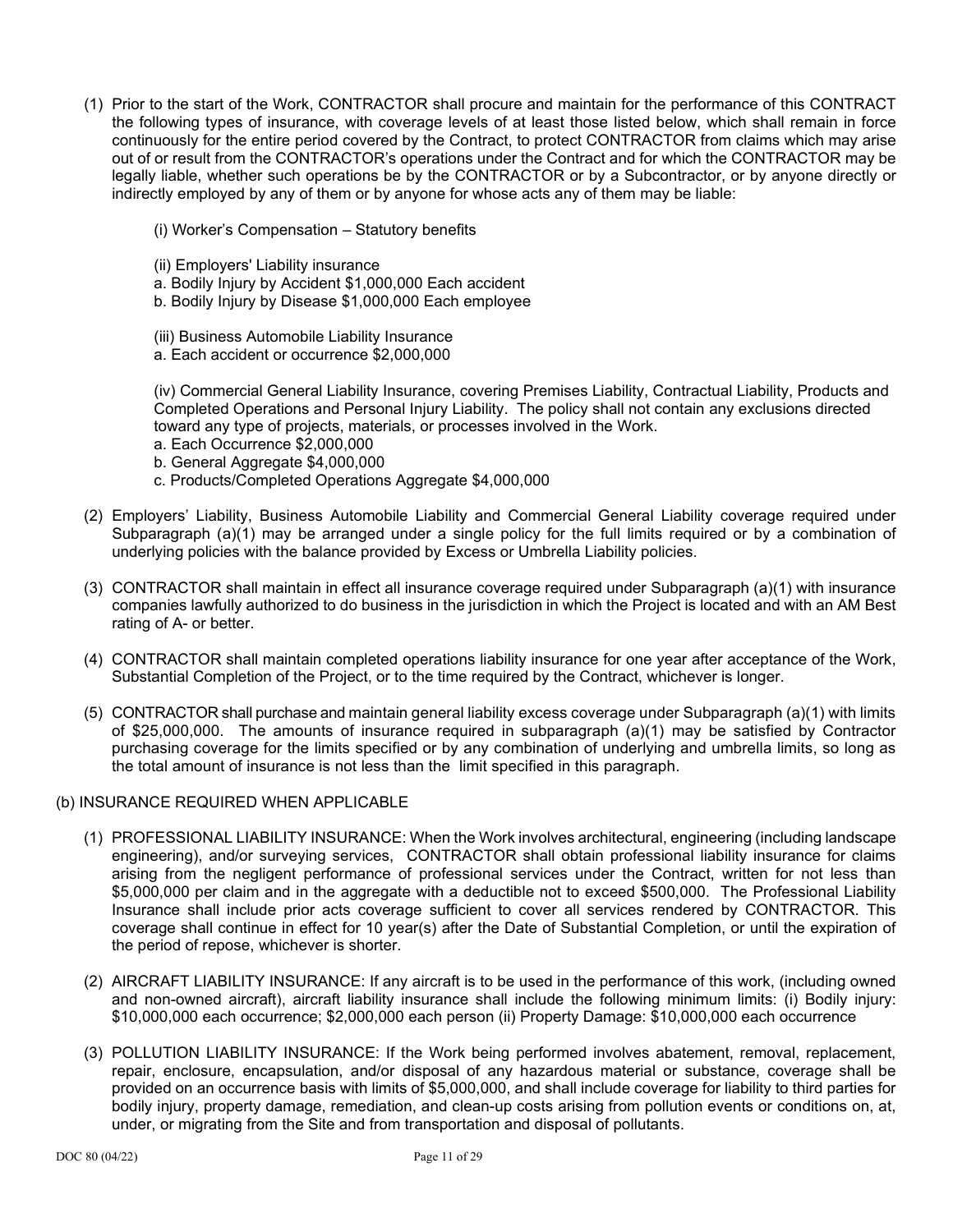#### (c) PROPERTY INSURANCE

- (1) ULA shall maintain builders risk property insurance for the Work. Such insurance shall include CONTRACTOR and Subcontractors, and shall be maintained, unless otherwise provided in the Contract Documents or otherwise agreed by the parties.
- (2) In the event of a loss which requires ULA to satisfy all or any portion of the deductible or self-insured retention set forth in the builder's risk policy, ULA may, in its sole discretion, seek contribution toward such deductible or selfinsured retention from any responsible Contractor or Subcontractor in an amount not to exceed \$1,000,000. The contribution shall not be included in the contract price.

(d) GENERAL REQUIREMENTS: The following requirements are applicable to all of the insurance coverages required under this clause, except to the extent otherwise indicated.

- (1) For any insurance required by this clause, insurance must be obtained through an insurer with a minimum AM Best rating of A- VII. Additionally, CONTRACTOR shall provide ULA thirty (30) days advance written notice prior to the effective date of any cancellation or material change in the term or coverage of any of CONTRACTOR's required insurance, provided however such notice shall not relieve CONTRACTOR of its obligations to carry the required insurance. CONTRACTOR shall send a "Certificate of Insurance" showing CONTRACTOR's compliance with these requirements, to the Procurement Representative upon request. Insurance maintained pursuant to this clause shall be considered primary as respects to the interest of ULA and is not contributory with any insurance which ULA may carry. CONTRACTOR's obligations to carry insurance coverages are freestanding and are not affected by any other language in this Contract. If CONTRACTOR fails to obtain or maintain any insurance coverage required under the Contract, ULA may at its option terminate the Contract or charge any associated expenses to CONTRACTOR.
- (2) Additional Insureds. Except with regard to Professional Liability, and Workers' Compensation and Employer's Liability insurance, all insurance required by this Addendum shall name ULA as an additional insureds. Each such policy shall provide that the insurance provided to the Additional Insureds is primary and non-contributory, such that no other insurance or self-insured retention carried or held by ULA shall be called upon to contribute to a loss covered by insurance for the named insured.
- (3) Waiver of Subrogation. ULA and CONTRACTOR waive all rights against each other and any of their Subcontractors, consultants, separate contractors, agents and employees, for damages caused by fire or other causes of loss to the extent covered by property insurance obtained pursuant to this Section or other property insurance applicable to the Work (including without limitation property insurance obtained after completion of the Work), except such rights as they have to proceeds of such insurance held by ULA as fiduciary. ULA or CONTRACTOR, as appropriate, shall require of the consultants, separate contractors, if any, and the Subcontractors, agents and employees of any of them, by appropriate agreements, written where legally required for validity, similar waivers each in favor of other parties enumerated herein. The policies shall provide such waivers of subrogation by endorsement or otherwise. A waiver of subrogation shall be effective as to a person or entity even though that person or entity would otherwise have a duty of indemnification, contractual or otherwise, did not pay the insurance premium directly or indirectly, and whether or not the person or entity had an insurable interest in the property damaged.
- (4) No Limitation. Nothing in this Addendum shall be construed as limiting in any way the extent to which CONTRACTOR or any Subcontractor may be held responsible for payment of damages resulting from their operations. CONTRACTOR's obligations to procure insurance are separate and independent of, and shall not limit CONTRACTOR's contractual indemnity and defense obligations.
- (5) Subcontract Agreements. CONTRACTOR shall ensure that its Subcontractors maintain the coverages described in paragraph (a) of this clause at commercially reasonable amounts. CONTRACTOR shall flow down the requirements for i) the waiver of subrogation for all required insurance, and ii) additional insured coverage for all required insurance and iii) other requirements of this clause to all tiers of Subcontractors for all insurance required of such Subcontractors for the Work.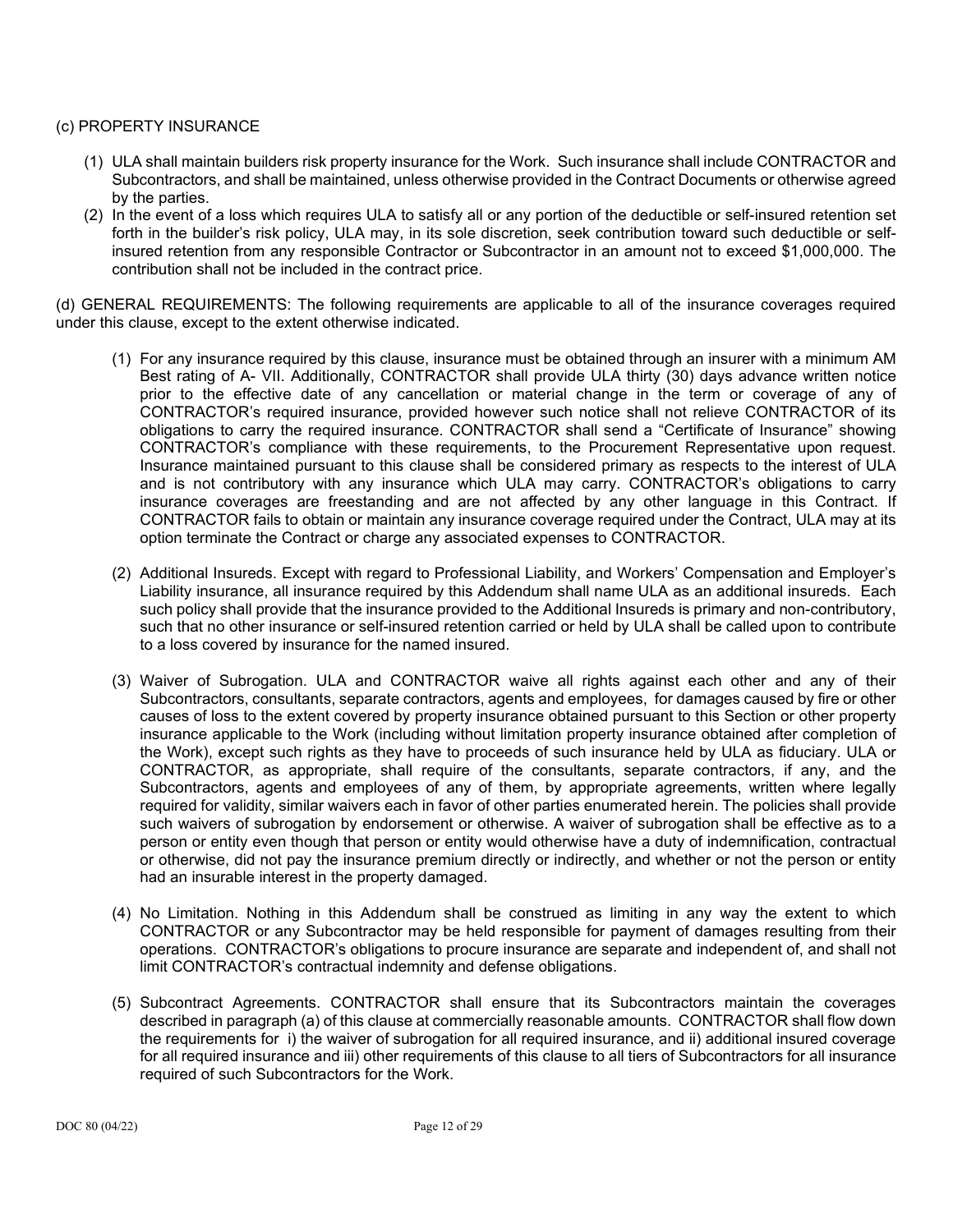# **20. BONDS**

- (a) If the price of this contract is \$500,000 or greater, CONTRACTOR shall furnish to ULA, within ten (10) days after award of this Contract:
	- (1) a performance bond.
	- (2) a payment bond.

(or reasonably acceptable industry substitute approved by ULA). Each bond shall be in an amount equal to one hundred percent (100%) of the Contract price and shall be on an approved ULA form.

- (b) Bonds must be provided by a Surety company that:
	- (1) Is a licensed surety provider in the state in which the work is being performed.
	- (2) Carries an AM Best rating of A- (XII) or higher.
	- (3) Appear in the US Department of Treasury's List of Certified Companies, Circular 570.
- (c) If the price of this Contract is less than \$500,000 and it is determined by ULA to be necessary, CONTRACTOR shall, after receipt of a request from ULA, furnish performance and payment bonds in the amount acceptable to ULA. When so requested, CONTRACTOR shall be entitled to an equitable adjustment reflecting premiums for the bonds. The bonds of any Surety company holding a certificate of authority from the Secretary of Treasury as an acceptable surety of Federal bonds will be accepted.
- (d) In the event that CONTRACTOR is unable to furnish satisfactory bonds, this contract may be terminated for default, at ULA's sole discretion, in, accordance with Clause 46 – Termination for Default.
- (e) Date of Bonds Bonds required hereunder shall be dated before or within 10 days of the date of execution of this Contract.
- (f) In the event any changes, alterations, modifications, or amendments are made from time to time to this Contract or plans or specifications, subsequent to the date of bonds furnished hereunder, CONTRACTOR shall secure a Bond Rider to the effect that the Surety waives notice and Right of Discharge by reason of such action, and increasing the penal sum of the bond to 100% of the Contract Price as modified.
- (g) Bonds will also contain a provision to the effect that if CONTRACTOR fails to give the Surety notice of changes, alterations, modifications, or amendments to this Contract, Surety shall not be released of liability under existing bonds or any riders issued thereto. ULA shall have the right to withhold any payments due CONTRACTOR hereunder until such time as the CONTRACTOR secures the bonds required or riders thereto, and the same have been approved by ULA.

### **21. ACCESS TO ULA FACILITIES**

(a) CONTRACTOR and its Subcontractors granted access to ULA facilities shall comply with all site requirements including any health and safety requirements released by ULA.

(b) CONTRACTOR personnel who require regular unescorted access to ULA facilities are required to undergo background checks. Background checks must be performed before CONTRACTOR personnel can receive a ULA access badge. In the case of CONTRACTOR personnel accessing ULA sites at Cape Canaveral Space Force Station (CCSFS) and Vandenberg Space Force Base (VSFB), such background checks are conducted by the U.S. Government as a condition of access to the Government facility. For other ULA facilities, such background checks are the responsibility of the CONTRACTOR. Such background checks shall, at a minimum, verify that the individual requiring regular unescorted access to ULA facilities meets the following requirements:

- (1) The individual is a U.S. Person as defined in 22 C.F.R. Part 120
- (2) No state criminal felony convictions 7 year search using Residence/Academic/Employment for past 5 years
- (3) No federal criminal convictions 7 year search using Residence/Academic/Employment for past 5 years
- (4) The individual is not on the Global Terrorist Watch Alert

(c) CONTRACTOR shall notify ULA if any individuals who will require regular unescorted access to ULA facilities include former ULA employees. ULA reserves the right to object to facilities access by former ULA employees if such access is deemed to be contrary to ULA's interest or policies.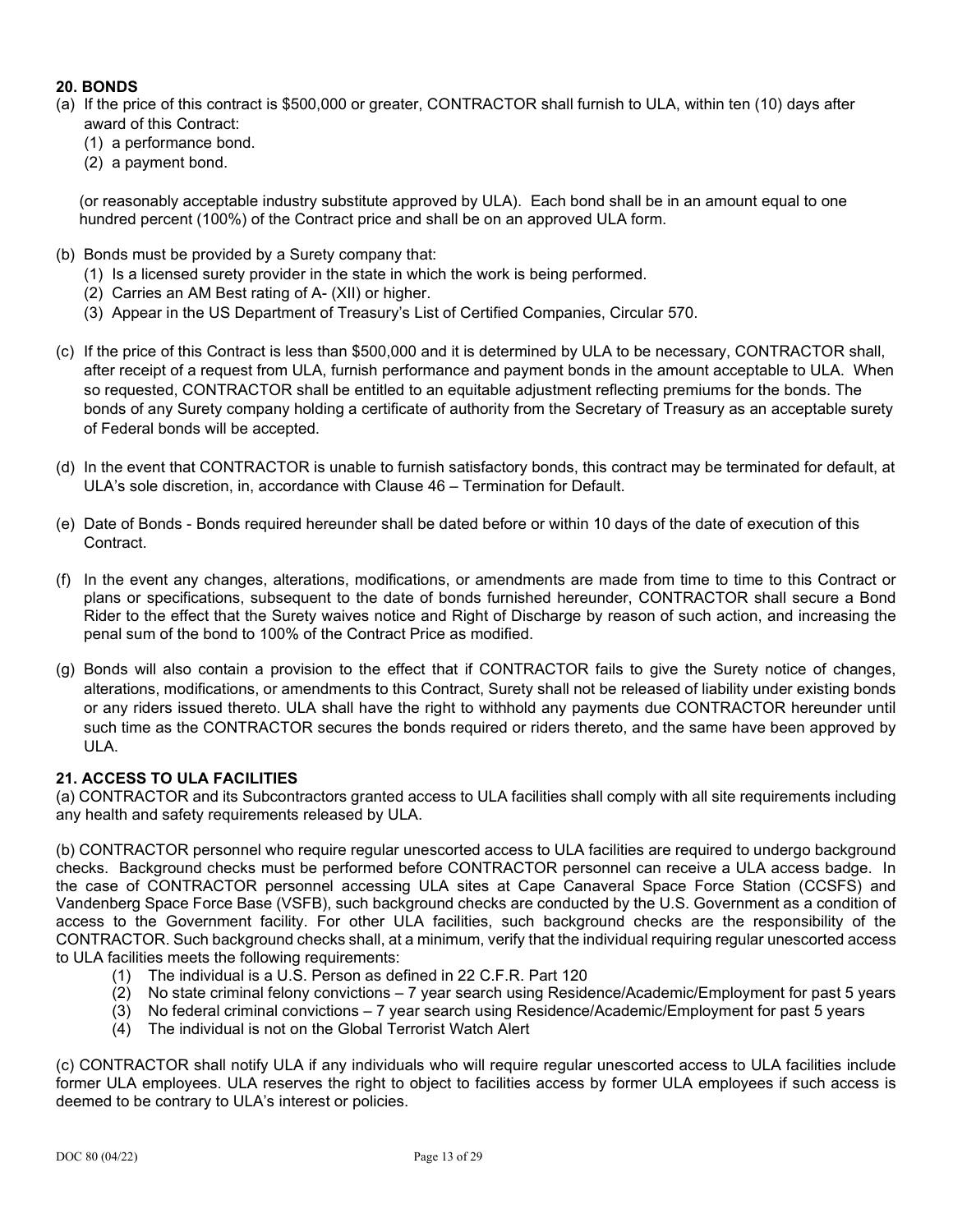(d) Pursuant to the Drug Free Workplace Act of 1998 ULA does not allow the presence of illegal drugs, or any person under the influence of such illegal drugs or alcohol, on its premises. All persons, vehicles and materials on ULA premises are subject to search and testing. The CONTRACTOR shall implement its own system to both preclude the presence and influence of alcohol and illegal drugs on ULA premises and to report any violation thereof with corrective action, to the Procurement Representative in writing within 30 days of such violations. Failure to comply with these provisions, including failure of any of CONTRACTOR's employees or Subcontractor's employees to consent to a blood test or urinalysis test when requested, based on reasonable suspicion, will result in removal of the CONTRACTOR's employee or Subcontractor's employee from performance on this Contract. CONTRACTOR shall insert the substance of this clause in all Subcontracts.

(e) ULA shall not be responsible for damages to property or injuries or death to persons which may arise from or be attributable or incident to the condition or state of repair of the Site, or the use and occupation of them, or for damages to the property of CONTRACTOR or the Government, or for damages to the property or injuries or death to the person of CONTRACTOR's officers, agents, servants or employees, or others who may be on the Site at the invitation of any one of them unless caused by the negligence of ULA or covered under policies of insurance provided by ULA.

(f) CONTRACTOR agrees to assume all risks of loss or damage to property and injury or death to persons by reason of or incident to CONTRACTOR's use of the Site, or the activities conducted by the CONTRACTOR under the Contract, provided that CONTRACTOR has acted or failed to act in a negligent manner. CONTRACTOR expressly waives all claims against ULA (except for claims arising from ULA's negligence or covered under policies of insurance provided by ULA under the Contract) for any such loss, damage, personal injury or death caused by or occurring as a consequence of such use of the Site or the conduct of activities or the performance of CONTRACTOR's responsibilities under the Contract. CONTRACTOR further agrees to indemnify, defend, save, and hold harmless ULA, the Government, and their respective officers, agents and employees, from and against all suits, claims, demands or actions, liabilities, judgments, costs and attorneys' fees arising out of, or in any manner predicated upon personal injury, death or property damage resulting from, related to, caused by or arising out of the CONTRACTOR's use of the Site or any activities conducted or services furnished in connection with or pursuant to the Contract, provided that CONTRACTOR has acted or failed to act in a negligent manner. The indemnity obligations in the preceding sentence do not extend to claims for damages caused by the gross negligence or willful misconduct of officers, agents or employees of the United States or to damages caused by the negligence of ULA. The Government and ULA will give CONTRACTOR reasonable notice of any claim against them covered by this indemnity after learning of it and cooperate with CONTRACTOR in the defense of any such claim.

## **22. INFORMATION SECURITY AND ACCESS TO ULA NETWORK**

(a) Adequate Controls for CONTRACTOR Information Systems:

(i) This paragraph (a) is applicable if any CONTRACTOR information systems will process or store any information, not intended for public release (including any proprietary, confidential, or trade secret information, as well as any information subject to other limitations on dissemination), that is generated for, or provided by or on behalf of ULA or ULA's Customer under this Contract (hereinafter Covered Information Systems). If ULA notifies CONTRACTOR that a Cybersecurity Maturity Model Certification (CMMC) certificate is required, CONTRACTOR will cooperate with ULA to obtain a CMMC certificate at the CMMC level required by ULA.

(ii) CONTRACTOR shall apply safeguarding requirements and procedures to protect any Covered Information Systems. Unless CONTRACTOR otherwise notifies ULA Information Technology Security to establish an appropriate security plan, requirements and procedures for basic safeguarding of Covered Information Systems shall include, at a minimum, the following security controls:

- (1) Limit information system access to authorized users, processes acting on behalf of authorized users, or devices (including other information systems).
- (2) Limit information system access to the types of transactions and functions that authorized users are permitted to execute.
- (3) Verify and control/limit connections to and use of external information systems.
- $(4)$  Control information posted or processed on publicly accessible information systems.
- (5) Identify information system users, processes acting on behalf of users, or devices.
- (6) Authenticate (or verify) the identities of those users, processes, or devices, as a prerequisite to allowing access to organizational information systems.
- (7) Securely sanitize or destroy information system media containing Proprietary Information before disposal or release for reuse.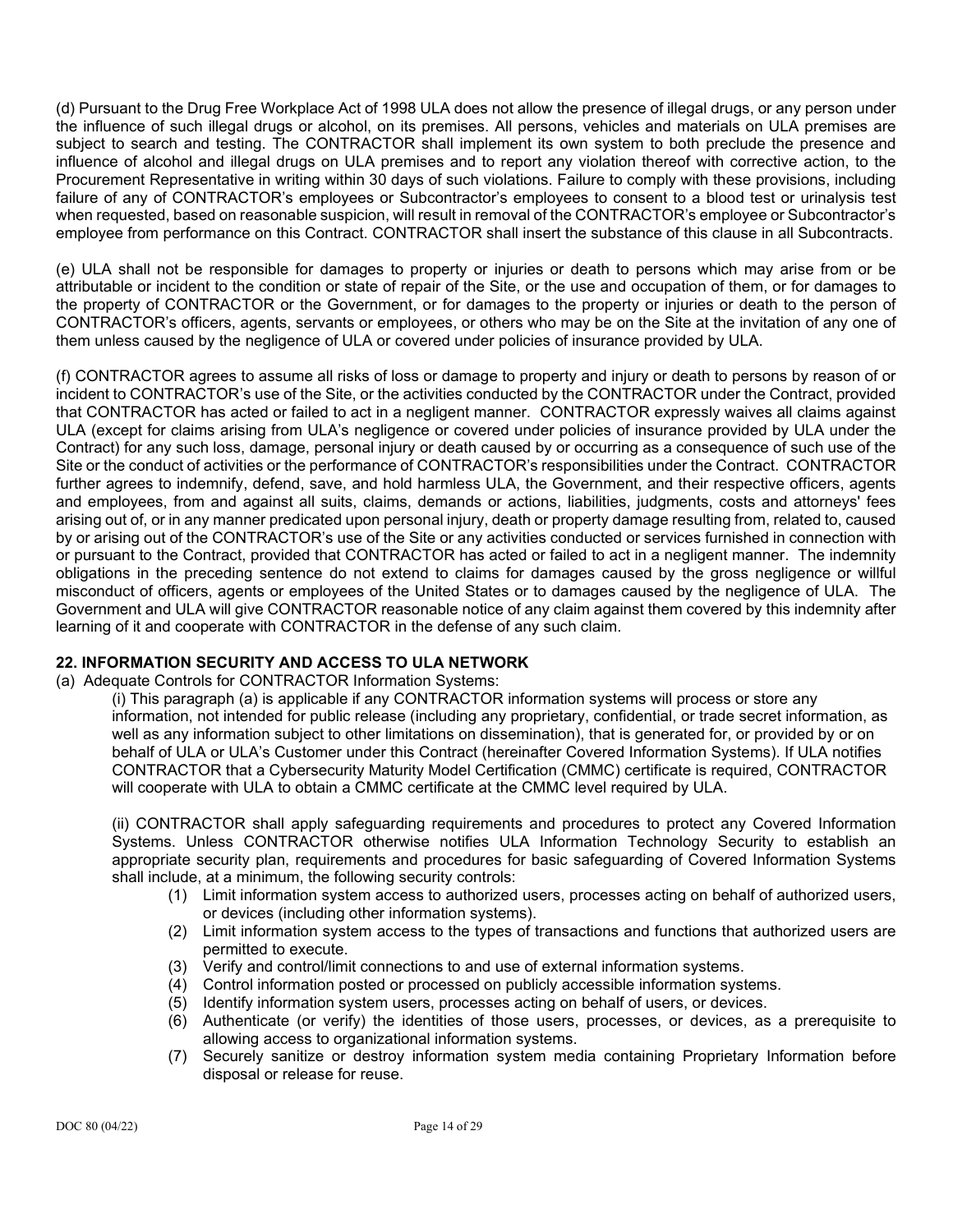- (8) Limit physical access to organizational information systems, equipment, and the respective operating environments to authorized individuals.
- (9) Escort visitors and monitor visitor activity; maintain audit logs of physical access; and control and manage physical access devices.
- (10) Monitor, control, and protect organizational communications (i.e., information transmitted or received by organizational information systems) at the external boundaries and key internal boundaries of the information systems.
- (11) Implement subnetworks for publicly accessible system components that are physically or logically separated from internal networks.
- (12) Identify, report, and correct information and information system flaws in a timely manner.
- (13) Provide protection from malicious code at appropriate locations within organizational information systems.
- (14) Update malicious code protection mechanisms when new releases are available.
- (15) Perform periodic scans of the information system and real-time scans of files from external sources as files are downloaded, opened, or executed.

(iii) Other requirements. This clause does not relieve CONTRACTOR of any other safeguarding requirements specified elsewhere in this Contract.

### (b) CONTRACTOR Employees Having Access to ULA Information Systems:

If ULA provides CONTRACTOR or any employees of CONTRACTOR with access to ULA Information Technology Systems (ULA IT Systems), including any ULA networks, intranet, VPN access, ULA-provided email, or ULA-provided computer, but excluding any folders or file transfer protocols established specifically for the sharing of information between ULA and third parties, CONTRACTOR agrees:

(i) Neither CONTRACTOR nor its employees shall transfer any ULA or third party proprietary information found on such ULA IT Systems to any non-ULA IT Systems without first consulting ULA Information Technology Security to establish that appropriate controls are in place.

(ii) CONTRACTOR is required to perform background checks for all personnel granted logical access to the ULA network. Such background checks shall, at a minimum, verify that the individual granted logical access to the ULA network meets the requirements set forth in clause 21(b). In addition, CONTRACTOR shall notify ULA if any individuals who will require access to ULA IT systems include former ULA employees. ULA reserves the right to object to access by former ULA employees if such access is deemed to be contrary to ULA's interests or policies.

(iii) CONTRACTOR shall provide written notification to the Procurement Representative, within 24 hours, when CONTRACTOR or sub-tier contractor personnel who have been granted logical access to ULA networks are terminated, transferred, removed or no longer supporting this Contract. Such notice shall reference the actual date of personnel termination, transfer, or removal.

(c) Subcontracts. CONTRACTOR shall include the substance of this clause, including this paragraph (c), in Subcontracts under this contract (including Subcontracts for the acquisition of commercial items, other than commercially available offthe-shelf items), in which the Subcontractor will operate a Covered Information System or in which Subcontractor employees will have access to ULA networks.

#### **23. PROTECTION OF CONFIDENTIAL INFORMATION**

(a) CONTRACTOR agrees to comply with the terms of any Confidentiality Agreement entered into by the parties and respect any proprietary and other restrictive markings that may be applied by ULA to anything provided hereunder to CONTRACTOR. Information provided by ULA to CONTRACTOR remains the property of ULA and such information, including tangible items conveying or embodying such information, is deemed the proprietary, confidential and/or trade secret information of ULA. Such information may be used by CONTRACTOR solely in accordance with the terms of any Confidentiality Agreement and for the purposes of this Contract. CONTRACTOR may not disclose such information to any third party without prior written consent of ULA, except as authorized by any Confidentiality Agreement.

(b) Unless there is a Confidentiality Agreement in effect between the parties, ULA personnel are not authorized to receive any information in confidence from CONTRACTOR. All communications of any kind from CONTRACTOR to ULA, accordingly, shall be deemed to be on a non-confidential basis unless CONTRACTOR and ULA have executed a Confidentiality Agreement protecting CONTRACTOR information, which is incorporated into this Contract.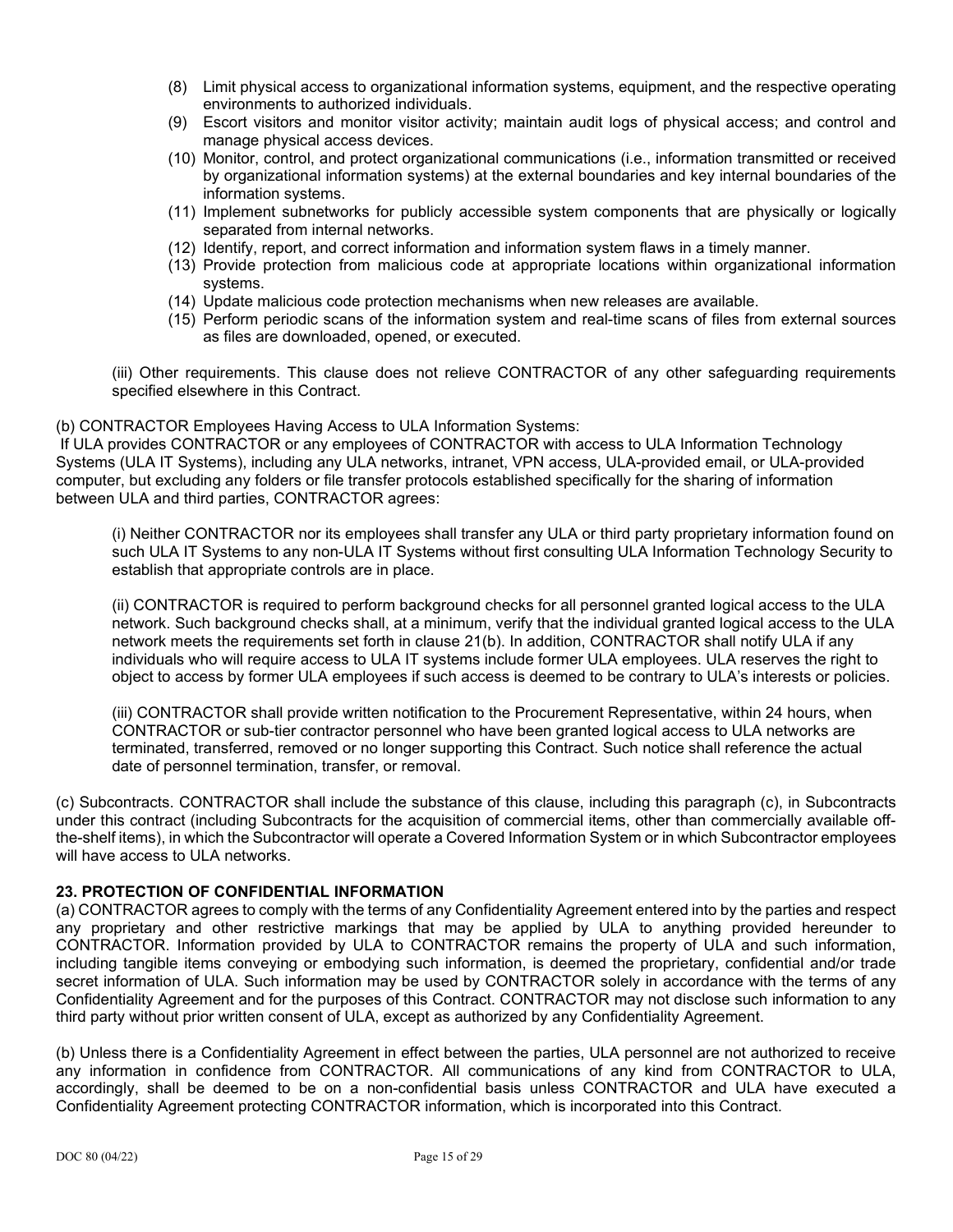## **24. PUBLIC RELEASE OF INFORMATION**

Except as required by law, no public release of any information, or confirmation or denial of same, with respect to this Contract or the subject matter hereof, or CONTRACTOR's relationship with ULA, to include publication of ULA's logo, will be made by CONTRACTOR or any Subcontractor at any tier without the prior written approval of ULA.

#### **25. COMMUNICATION WITH ULA'S CUSTOMER**

ULA shall be solely responsible for all liaison and coordination with ULA's Customer as it affects this Contract and any related contract, unless explicitly required in another clause. If another clause requires direct communication with ULA's Customer, CONTRACTOR shall notify ULA immediately and provide ULA a copy of the communication.

#### **26. INTELLECTUAL PROPERTY**

(a) All Foreground Intellectual Property Made by or for CONTRACTOR, either alone or with others, in the performance of the Contract will be (i) the exclusive property of ULA, (ii) delivered to ULA promptly upon request, and (iii) protected as the proprietary, confidential, and/or trade secret of ULA and used only in accordance with the Protection of Confidential Information clause.

(b) CONTRACTOR will (i) promptly disclose in writing all inventions conceived, developed or first reduced to practice in the performance of the Contract to ULA and (ii) execute all papers, cooperate with ULA and perform all acts necessary in connection with the filing, prosecution or assignment of related patents or patent applications on behalf of ULA.

(c) To the extent permitted under United States or foreign copyright law, all works of authorship, including documents, drawings, test data, software, software documentation, photographs, videotapes, sound recordings and images, created by or for CONTRACTOR, either alone or with others in the performance of the Contract, will be works made for hire, with the copyrights therein vesting in ULA. The copyrights in all other such works that fall under this paragraph, including the exclusive rights therein, will be promptly transferred and formally assigned free of charge to ULA.

(d) CONTRACTOR grants to ULA, and to ULA's Customers and Subcontractors, an irrevocable, nonexclusive, royalty-free, fully paid-up, transferable, worldwide license under any Background Intellectual Property owned or controlled by CONTRACTOR, but only to the extent that such Background Intellectual Property of CONTRACTOR is necessary to facilitate ULA's or ULA's Customers', Subcontractors', or suppliers' use or enjoyment of the Work being delivered under this Contract or the Foreground Intellectual Property.

(e) All authorizations with respect to the provision and sharing of Foreground Intellectual Property, Background Intellectual Property and/or the Work performed under this Contract shall be governed by (i) this section, (ii) the terms of the Confidentiality Agreement executed by and between CONTRACTOR and ULA which Confidentiality Agreement is incorporated by reference and made a part of this Contract, and (iii) the regulatory data rights clauses incorporated into and made a part of this Contract.

(f) CONTRACTOR warrants that the Intellectual Property and/or Work performed or delivered under the Contract will not infringe or otherwise violate the Intellectual Property rights of any third party. CONTRACTOR shall indemnify, defend and hold harmless ULA, its customers, agents, employees, and Subcontractors from and against any loss, damage or liability including attorney's fees and costs, based on a claim of infringement or misappropriation of any third party's Intellectual Property rights by the Work or Intellectual Property performed or delivered hereunder. ULA shall notify CONTRACTOR promptly of any such claim and, at CONTRACTOR's option and expense, shall provide to CONTRACTOR reasonable and necessary information, assistance (at CONTRACTOR's expense) and authority to defend or settle said claim. If required by ULA, CONTRACTOR shall provide proof of having sufficient resources or insurance to support this indemnification obligation. In case any Work or Intellectual Property provided hereunder in any suit is held to constitute a violation of such third party's Intellectual Property rights and its use is enjoined, CONTRACTOR shall at its option and expense (i) procure for ULA the right to continue using the Work and/or Intellectual Property, or (ii) modify the same to make it non-infringing, or (iii) replace the same with Work and/or Intellectual Property that is non-infringing and acceptable to ULA. CONTRACTOR shall not have any liability for infringement or misappropriation if the alleged infringement or misappropriation would not have occurred except for ULA's unauthorized modification of the Work and/or Intellectual Property or unauthorized combination with other articles, materials, supplies, goods or Intellectual Property. Any limitation of liability in this Contract shall not apply to this paragraph.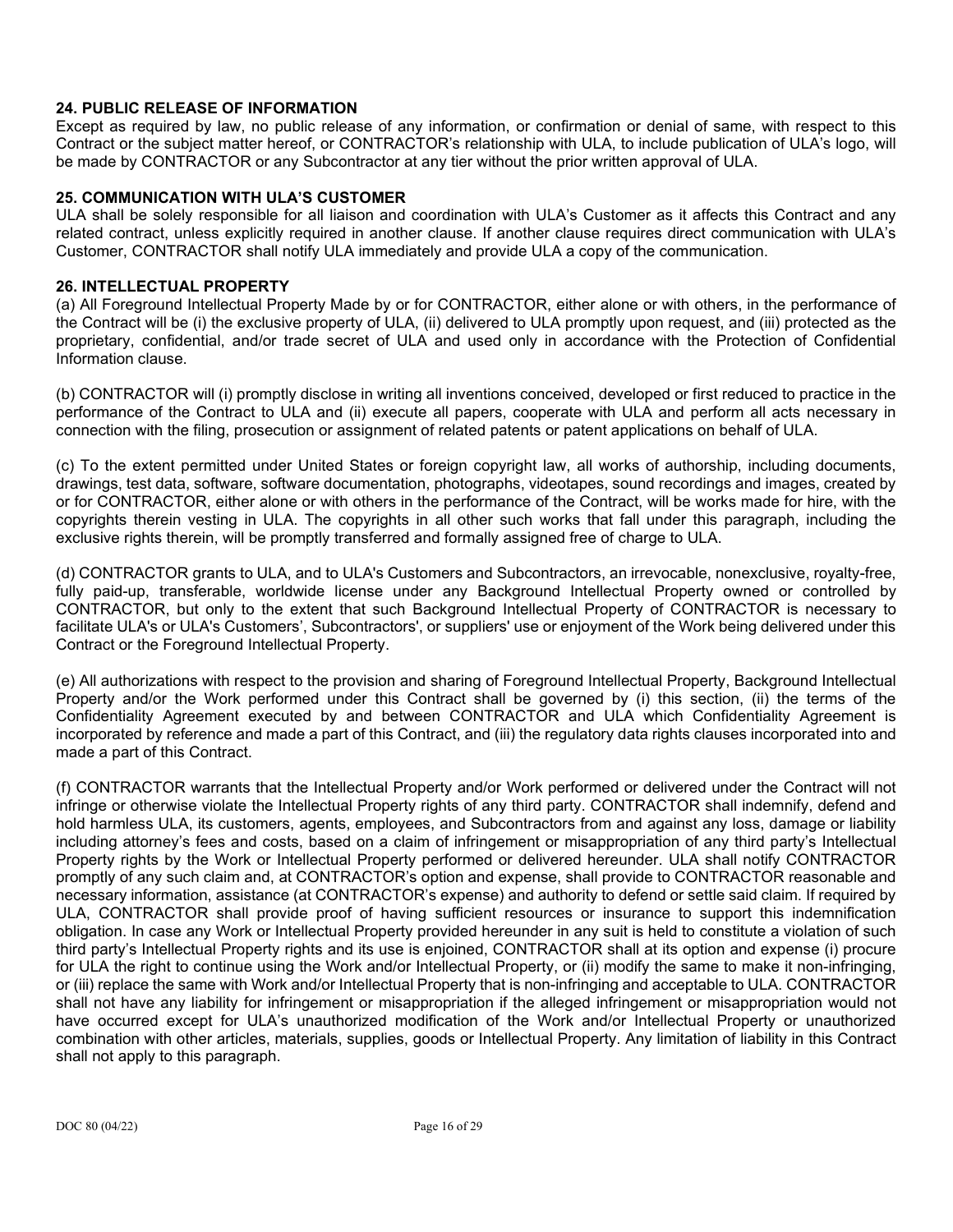(g) CONTRACTOR'S USE OF DOCUMENTS: CONTRACTOR is expressly prohibited from using documents prepared by it pursuant to the Contract in its practice for other clients, and acknowledges that such documents contain competition sensitive, proprietary information of ULA and ULA's Customers relating to the design and functionality of the systems depicted in such documents.

(h) CONTRACTOR shall obtain from its Subcontractors and consultants rights and rights of use that correspond to the rights given by CONTRACTOR to ULA in the Contract, and the CONTRACTOR shall provide evidence that such rights have been secured.

## **27. USE OF FREE, LIBRE AND OPEN SOURCE SOFTWARE (FLOSS)**

(a) This clause only applies to Work that includes the delivery of software (including software residing on hardware).

(b) CONTRACTOR shall disclose to ULA in writing any FLOSS that will be used or delivered in connection with this Contract and shall obtain ULA's prior written consent before using or delivering such FLOSS in connection with this Contract. ULA may withhold such consent in its sole discretion.

(c) As used herein, "FLOSS License" includes the General Public License ("GPL") or Lesser/Library GPL, Affero GPL, Reciprocal Public License (RPL), the Artistic License (e.g., PERL), the Mozilla Public License, the Netscape Public License, the Sun Community Source License, Eclipse Public License, Creative Commons CC-BY-SA, IBM Public License, or variations thereof, including without limitation licenses referred to as "GPL-Compatible, Free Software License."

(d) As used herein, "FLOSS" means software that incorporates or embeds software in, or uses software in connection with, as part of, bundled with, or alongside any (1) open source, publicly available, or "free" software, library or documentation, or (2) software that is licensed under a FLOSS License, or (3) software provided under a license that (a) subjects the delivered software to any FLOSS License, or (b) requires the delivered software to be licensed for the purpose of making derivative works or be redistributable at no charge, or (c) obligates ULA to sell, loan, distribute, disclose or otherwise make available or accessible to any third party (i) the delivered software, or any portion thereof, in object code and/or source code formats, or (ii) any products incorporating the delivered software, or any portion thereof, in object code and/or source code formats.

### **28. MAINTENANCE OF RECORDS**

(a) CONTRACTOR shall maintain complete and accurate records relating to its performance of the Work to substantiate that CONTRACTOR performed all tasks required by the Contract. CONTRACTOR shall maintain all financial and quality records pertaining to its performance of the Work. CONTRACTOR shall retain such records for six (6) years from final payment of this Contract.

(b) ULA shall have access to such records, and any other records CONTRACTOR is required to maintain under this Contract, for the purpose of audit during normal business hours, upon reasonable notice for so long as such records are required to be retained.

(c) CONTRACTOR shall require the substance of this section to be included in any agreement with Subcontractors.

## **29. MATERIAL AND WORKMANSHIP**

(a) Unless otherwise specifically provided in the Contract, all equipment, material, and articles incorporated in the Work covered by the Contract are to be new and of the most suitable grade for the purpose intended. Unless otherwise specifically provided in the Contract, reference to any equipment, material, article, or patented process, by trade name, make, or catalog number, shall be regarded as establishing a standard of quality and shall not be construed as limiting competition, and the CONTRACTOR may at its option, use any equipment, material, article, or process which, in the judgment of ULA is equal to that named. Approvals of equals will not relieve the CONTRACTOR of responsibility for adequate fulfillment of the various parts of the work, or from specified guarantees and maintenance standards. Any requests for substitution which may be offered shall have been submitted for approval prior to award of the Contract. Unless specified in the Schedule, no such substitution will be permitted and the CONTRACTOR will be deemed to have hereby agreed to furnish only the brand names specified in the Contract documents.

(b) No materials or supplies for the Work contracted for shall be purchased by the CONTRACTOR or by any Subcontractor working under CONTRACTOR which shall be subject to any chattel mortgage or under a conditional sale or other agreement in which an interest is retained by another party. The CONTRACTOR warrants that the title to all materials and supplies used by CONTRACTOR in the performance of the Work hereunder shall be clear of all encumbrances of any nature whatsoever.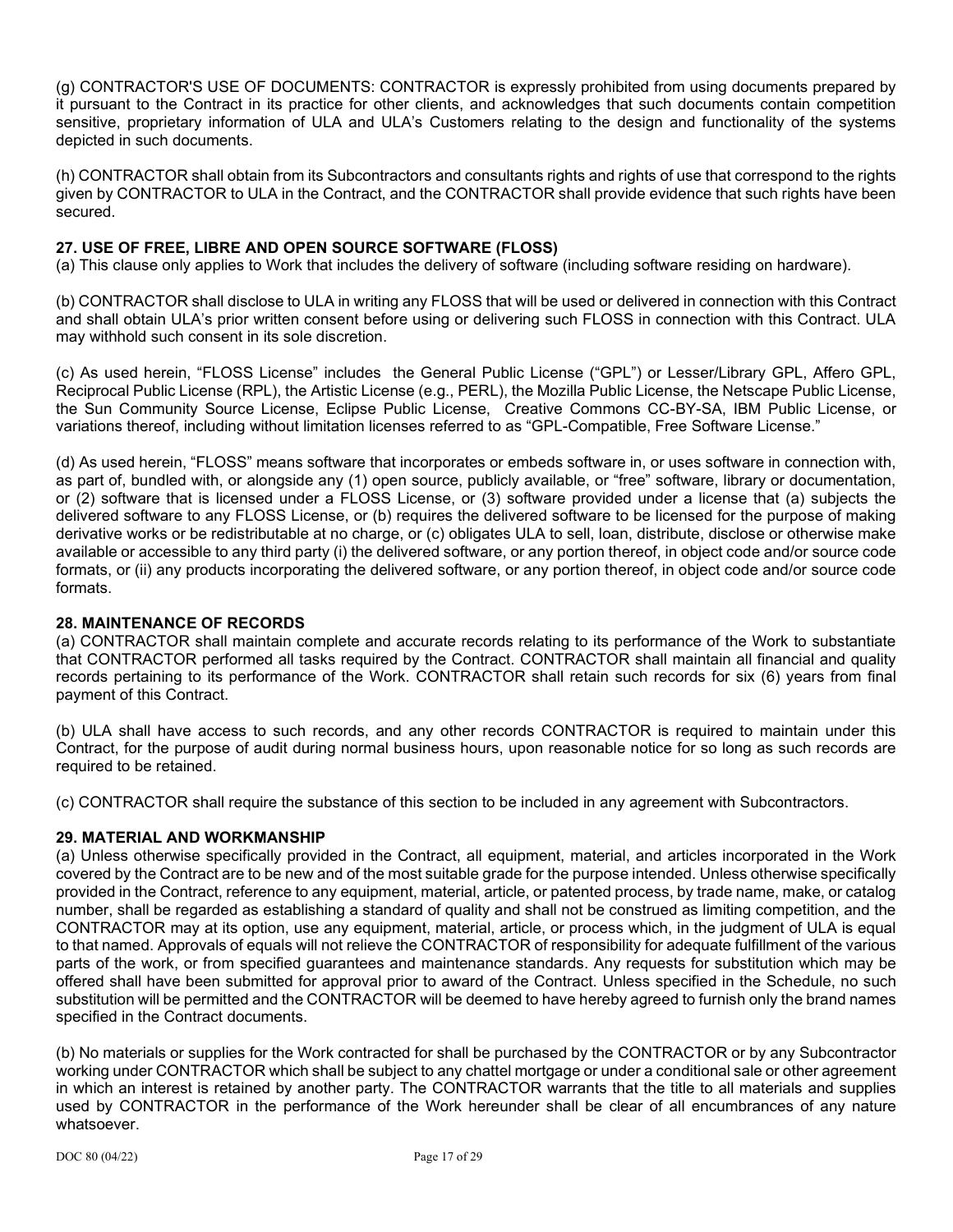(c) Unless waived in writing by ULA, all tests or trials shall be made in the presence of a duly authorized representative of ULA. When the presence of the inspector is waived, sworn statements, in triplicate, of the test made and results thereof shall be furnished to ULA by the CONTRACTOR immediately after the tests are made. Costs of all tests and trials, including concrete aggregate and cylinder tests, and soil analysis, shall be borne by the CONTRACTOR.

(d) ULA may, in writing, require the CONTRACTOR to remove from the site any employee ULA deems incompetent, careless, or otherwise objectionable. The CONTRACTOR shall additionally be responsible for requiring each employee engaged on the site to display such identification as may be approved and directed by ULA. All prescribed identification shall immediately be delivered to ULA, for cancellation, when such employee is no longer engaged on the site. When required by ULA, the CONTRACTOR shall also obtain and submit fingerprints of all persons employed or to be employed on the project.

### **30. COUNTERFEIT PARTS**

(a) For the purposes of this clause:

(i) Counterfeit Part means an unlawful or unauthorized reproduction, substitution, or alteration that has been knowingly mismarked, misidentified, or otherwise misrepresented to be an authentic, unmodified part from the original manufacturer, or a source with the express written authority of the original manufacturer or current design activity, including an authorized aftermarket manufacturer. Unlawful or unauthorized substitution includes used parts represented as new, or the false identification of grade, serial number, lot number, date code, or performance characteristics.

(ii) Electronic Part means an integrated circuit, a discrete electronic component (including, but not limited to, a transistor, capacitor, resistor, or diode), or a circuit assembly.

(b) Counterfeit Parts consist of items delivered under this Contract that are at the lowest level of separately identifiable items (e.g. articles, components, goods, and assemblies).

(c) CONTRACTOR shall not deliver Counterfeit Parts to ULA under this Contract.

(d) CONTRACTOR shall only purchase parts and material, including without limitation, Electronic Parts to be delivered or incorporated as Work to ULA directly from the Original Component Manufacturer (OCM)/Original Equipment Manufacturer (OEM), or through an OCM/OEM authorized distributor chain. Parts shall not be acquired from independent distributors or brokers unless approved in advance in writing by ULA.

(e) CONTRACTOR shall immediately notify ULA with the pertinent facts if CONTRACTOR becomes aware or suspects that it has furnished Counterfeit Parts. When requested by ULA, CONTRACTOR shall provide OCM/OEM documentation that authenticates traceability of the affected parts to the applicable OCM/OEM.

(f) This clause applies in addition to any quality provision, specification, statement of work or other provision included in this Contract addressing the authenticity of Work. To the extent such provisions conflict with this clause, this clause prevails.

(g) To the extent that this Contract involves delivery of parts, CONTRACTOR shall develop and implement policies and procedures to eliminate Counterfeit Parts from CONTRACTOR's supply chain, including training of personnel; inspection and testing; mechanisms to enable traceability of parts to OCMs/OEMs; methodologies to identify suspect Counterfeit Parts rapidly; and flow down of Counterfeit Parts avoidance and detection requirements to Subcontractors.

(h) In the event that Work delivered under this Contract constitutes or includes Counterfeit Parts, CONTRACTOR shall, at its expense, promptly replace such Counterfeit Parts with genuine parts conforming to the requirements of this Contract. Notwithstanding any other provision in this Contract, CONTRACTOR shall be liable for all costs relating to the removal and replacement of Counterfeit Parts including, without limitation, ULA's costs of removing Counterfeit Parts, of installing replacement parts and of any testing necessitated by the reinstallation of parts after Counterfeit Parts have been exchanged. The remedies contained in this paragraph are in addition to any remedies ULA may have at law, equity or under other provisions of this Contract.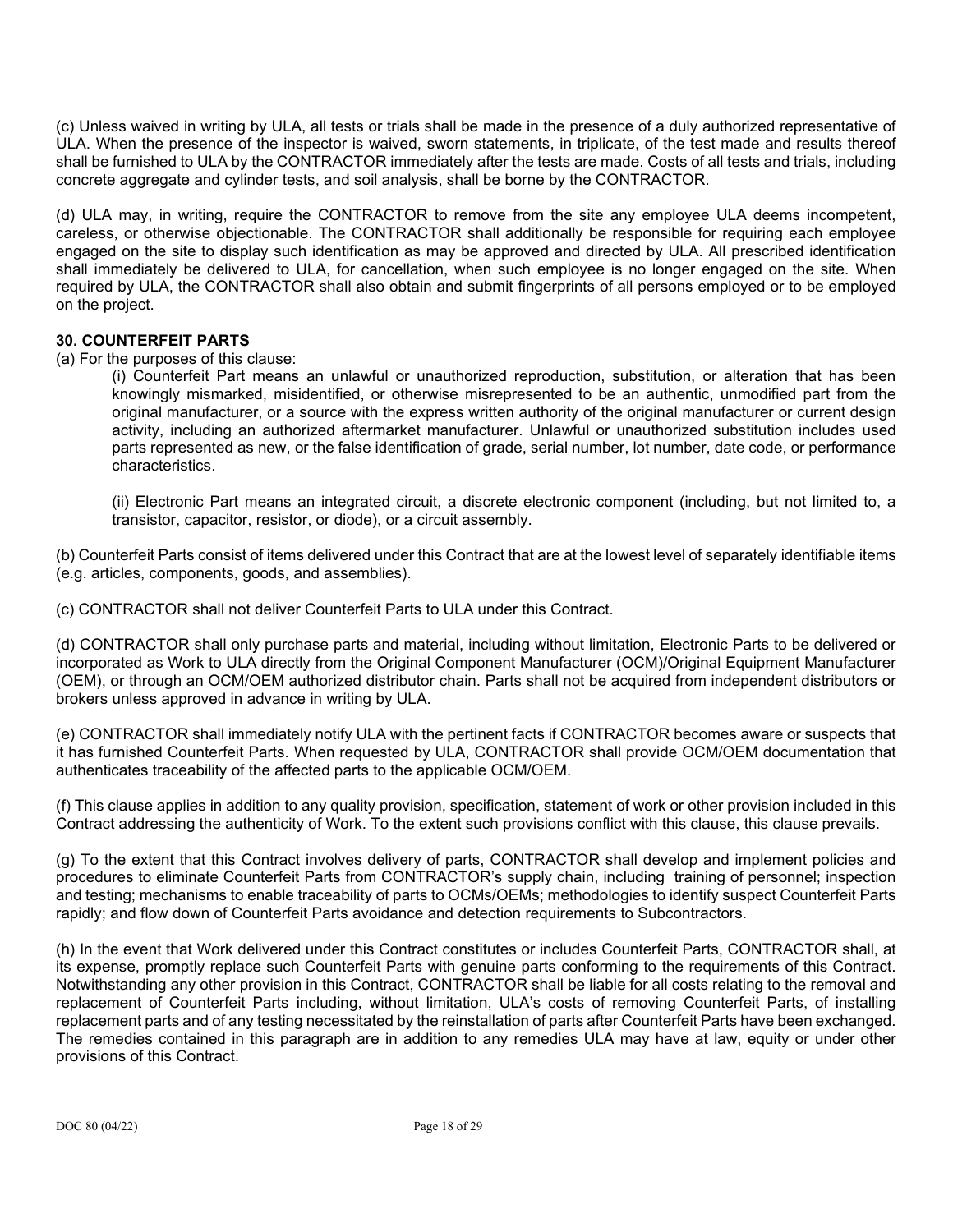(i) CONTRACTOR further agrees to defend, indemnify and hold harmless ULA, its officers, employees, and agents from any losses, costs, claims, causes of action, penalties, liabilities, expenses, including attorney fees, all expenses of litigation and/or settlement, and court costs caused in whole or in part by the actions or omissions of CONTRACTOR, its officers, employees, agents, suppliers, or Subcontractors in relation to Counterfeit Parts. Any limitation of liability in this Contract shall not apply to this clause.

(j) If CONTRACTOR is providing Electronic Parts, CONTRACTOR makes the following certification: Acceptance of this Contract constitutes confirmation by CONTRACTOR that it is the Original Equipment Manufacturer (OEM)/Original Component Manufacturer (OCM), or a franchised or authorized distributor of the OEM/OCM for the Work herein procured. CONTRACTOR further warrants that OEM/OCM acquisition documentation that authenticates traceability of the components to that applicable OEM/OCM is available upon request. If CONTRACTOR is not the OEM/OCM or a franchised or authorized distributor, CONTRACTOR confirms by acceptance of this Contract that it has been authorized in writing to procure from the OEM/OCM or a franchised or authorized distributor of the OEM/OCM.

(k) CONTRACTOR shall include paragraphs (a) through (g), (j) and this paragraph (k) of this clause or equivalent provisions in lower tier subcontracts for the delivery of items that will be included in or furnished as Work to ULA.

### **31. SOURCES OF SUPPLY**

(a) CONTRACTOR shall seek, to the greatest extent reasonably practicable, to procure items and services from sources that are located, mined, produced, or manufactured in the United States.

(b) CONTRACTOR shall not deliver items or materials (including end products and any components thereof) sourced from any country listed on the ITAR Proscribed country list located at 22 CFR § 126.1, with the limited exception of raw materials and lower level components available as commercial off the shelf (COTS) items. With respect to such raw materials or COTS items, CONTRACTOR further agrees:

(i) No software that is developed in a proscribed country shall be delivered to ULA;

(ii) CONTRACTOR shall not supply to ULA, or incorporate into any product supplied to ULA, any item or component manufactured in a proscribed country that could be attached to a ULA computer or that could connect to a ULA network and is capable of storing, processing, or transmitting information;

(iii) CONTRACTOR shall not disclose to any supplier based in a proscribed country information that is proprietary to ULA, relates to ULA, or which could be used to identify ULA as the ultimate customer for any order

(iv) In the event of a failure of any Work delivered under the Contract, CONTRACTOR must be able to support any failure investigation without reliance on the participation of any company or individual from a proscribed country.

(c) CONTRACTOR shall notify ULA if it is aware of, or becomes aware of, reliance on specific foreign sources of supply, at any tier, as items critical to the functioning or operation of any Work to be delivered to ULA. For the purposes of this provision, reliance on means that CONTRACTOR could not reasonably procure critical items from an alternate source, and therefore would be unable to deliver Work to ULA if any single foreign source becomes unavailable.

(d) CONTRACTOR is responsible for the continuous monitoring of its supply chain to ensure that any changes that impact the Work to be provided to ULA maintains in compliance with the requirements of this clause.

## **32. OPERATIONS, STORAGE AREAS AND TEMPORARY FACILITIES**

(a) All operations of the CONTRACTOR (including storage of materials) upon ULA premises shall be confined to areas authorized or approved in advance by ULA. No unauthorized or unwarranted entry upon or passage through, or storage or disposal of materials shall be made upon ULA premises. Premises adjacent to the Site may be made available for use by the CONTRACTOR without cost whenever such use will not interfere with other contractors' uses or purposes. The CONTRACTOR shall be liable for any and all damages caused by CONTRACTOR to ULA premises. The CONTRACTOR and its Subcontractors shall hold and save harmless ULA, its officers, employees and agents, from liability of any nature or kind arising from any use, trespass or damages occasioned by its operations on premises of third parties.

(b) Temporary buildings (storage sheds, shops, offices, etc.) may be erected by the CONTRACTOR only with the advance approval of ULA and shall be built with labor and materials furnished by the CONTRACTOR without expense to ULA. Such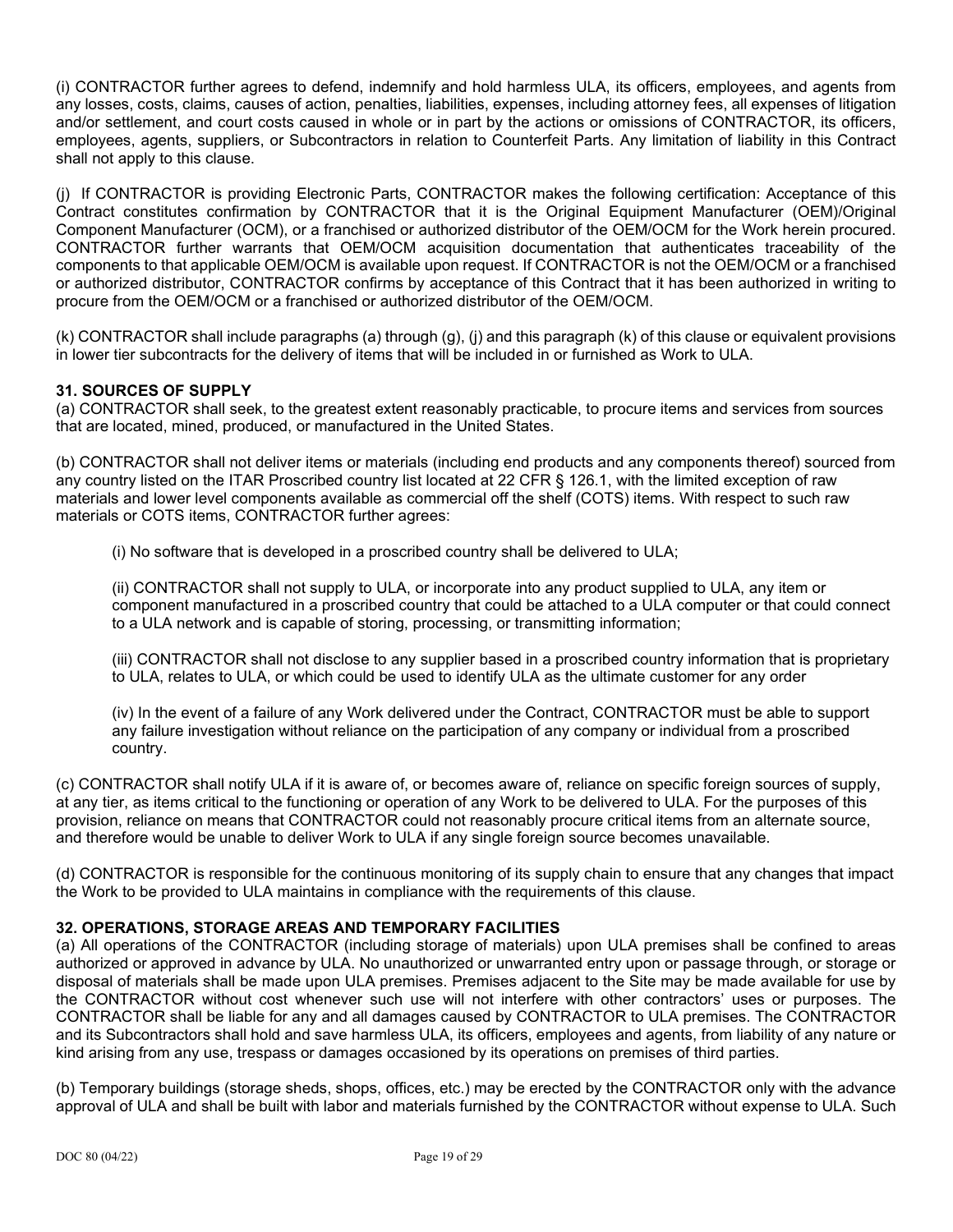temporary buildings and/or utilities shall remain the property of the CONTRACTOR and will be removed by the CONTRACTOR at its sole expense upon the completion of the Work.

(c) The CONTRACTOR shall use only established roadways or construct and use such temporary roadways as may be authorized in advance by ULA. When it is necessary to cross curbing or sidewalks, the CONTRACTOR shall provide protection against damage. Any roads, curbings, or sidewalks damaged by CONTRACTOR or Subcontractors shall be repaired by and at the expense of the CONTRACTOR, to ULA's satisfaction.

(d) The CONTRACTOR shall furnish adequate toilet facilities for its employees. Toilet facilities shall conform to all applicable federal, state and local sanitary regulations and shall be located as approved in advance by ULA.

(e)The Work shall be done without interference with the ordinary use of streets, easements and passages and the CONTRACTOR shall cooperate with other CONTRACTORs of ULA and ULA employees as may be required by ULA. The CONTRACTOR shall not commit or permit any act which will interfere with the performance of work by any other CONTRACTORs or ULA employees, whether at the Site or not.

(f) Temporary construction facilities and any connections to utilities shall be removed by and at the sole expense of the CONTRACTOR. The site occupied by such facilities and connections shall be restored to a condition satisfactory to ULA.

### **33. PRESERVATION OF EXISTING VEGETATION**

(a) The CONTRACTOR will preserve and protect all existing vegetation such as trees, shrubs, and grass on or adjacent to the Site which do not unreasonably interfere with the construction as may be determined by ULA. The CONTRACTOR will be responsible for all unauthorized cutting or damaging of trees and shrubs, including damage due to careless operation of equipment, stockpiling of materials or tracking of grass areas by equipment.

(b) Care shall be taken by the CONTRACTOR in felling trees authorized for removal to avoid any unnecessary damage to vegetation that is to remain in place. Any limbs or branches of trees broken during such operations shall be trimmed with a clean cut and painted with an approved tree pruning compound. The CONTRACTOR may be required to replace or restore, at its own expense, all vegetation not protected and preserved as required herein that is destroyed or damaged.

(c) The Site may contain protected species and their habitat. CONTRACTOR shall take particular care to preserve and protect any such protected species and their habitat. CONTRACTOR shall not disturb the habitat of any protected species, nor shall CONTRACTOR make contact with or feed any wildlife present on Site.

#### **34. PROTECTION OF MATERIALS AND WORK PERFORMED**

(a) The CONTRACTOR shall at all times protect and preserve all materials, supplies and equipment of every description (including property which may be ULA furnished or owned) and all Work performed. The CONTRACTOR shall promptly comply with requests of ULA to enclose or specially protect such property. If as determined by the Procurement Representative, material, equipment, supplies and Work performed are not adequately protected by the CONTRACTOR, ULA may protect such property and the cost thereof may be charged to the CONTRACTOR or deducted from any payments due the CONTRACTOR.

(b) Any damage to existing structure or work of any kind or the interruption of a utility service, shall be repaired or restored immediately by and at the expense of the CONTRACTOR.

(c) The necessary materials, tools and equipment to be utilized in the performance of this Contract shall be consigned to and delivered to or by the CONTRACTOR at the site and shall be CONTRACTOR's responsibility to unload and safeguard from all hazards.

(d) The CONTRACTOR shall protect the materials and Work from deterioration and damage during construction and shall store and secure flammable material from fire, remove oily rags, waste, and refuse from buildings each night and during cold weather furnish all heat necessary for the proper conduct of the Work. CONTRACTOR shall provide and maintain all temporary walkways, roadways, trench covers, barricades, colored lights, danger signals, and other devices necessary to provide for safety and traffic.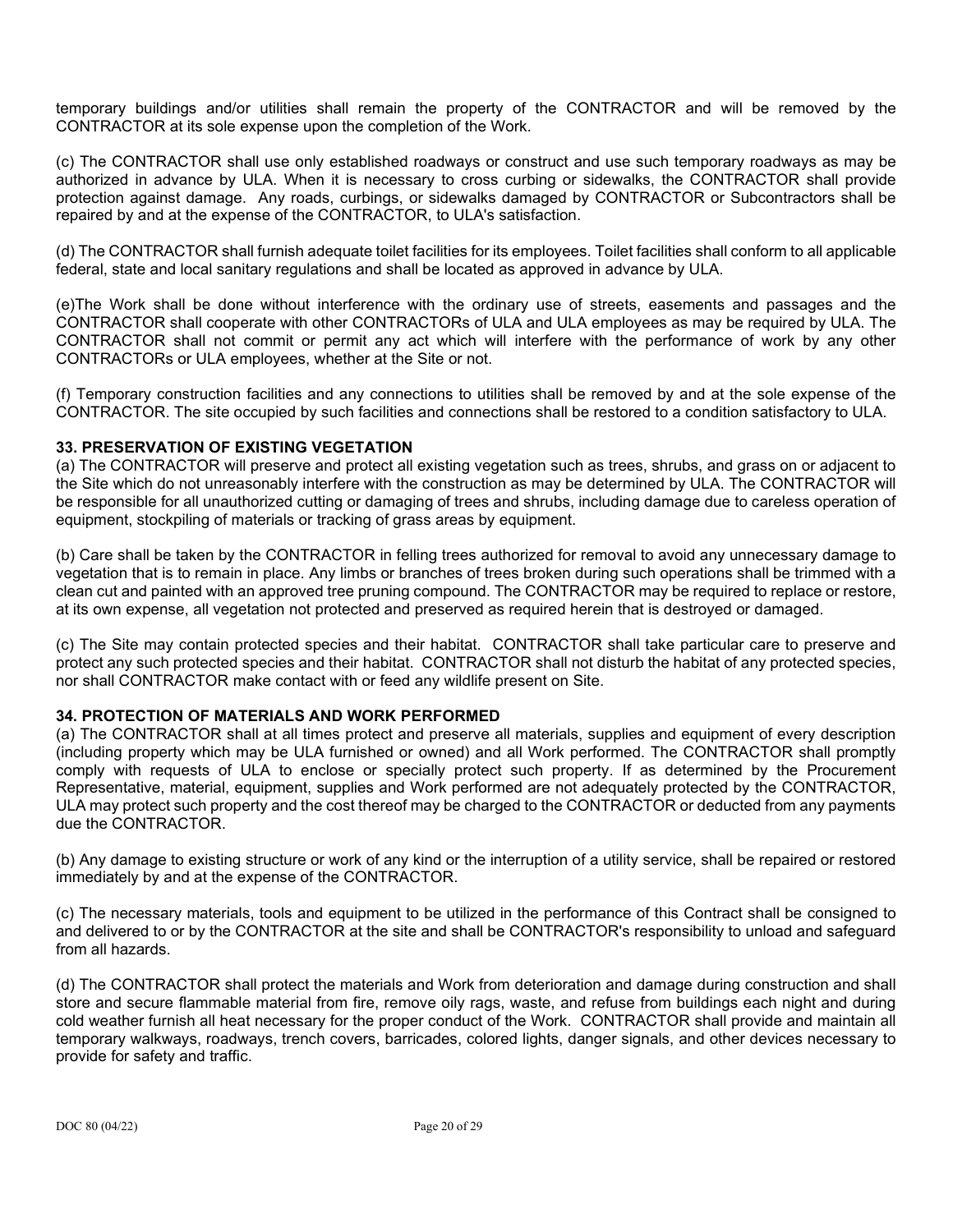### **35. USE OF STRUCTURE BEFORE ACCEPTANCE**

(a) ULA or others approved by ULA may, during the performance of the Work, enter the structure for the purpose of performing any necessary Work. In doing so ULA shall endeavor not to interfere with the CONTRACTOR and the CONTRACTOR shall not interfere with work being done by or on behalf of ULA.

(b) If, prior to completion and final acceptance of the Work, ULA takes possession of any structure (whether completed or otherwise) comprising a portion of the Work with the intent of retaining possession thereof (as distinguished from temporary possession contemplating return to the CONTRACTOR), then, while ULA is in possession, the CONTRACTOR, notwithstanding any other provision herein, shall be relieved of the responsibility for loss or damage to structure other than that resulting from the CONTRACTOR's fault or negligence. Such taking of possession by ULA shall not relieve the CONTRACTOR from any provisions of this Contract respecting such structure, other than to the extent specified in the preceding sentence, nor constitute a final acceptance of such structure.

#### **36. REMOVAL OF EQUIPMENT AND CLEANUP**

(a) The CONTRACTOR shall at all times keep the Site, including storage areas, free from accumulations of waste material and rubbish. Prior to completion of the Work, CONTRACTOR shall remove any rubbish from the Site. Upon completion of the construction, the CONTRACTOR shall remove all tools, scaffolding equipment, and materials not the property of ULA and leave the Site in a broom clean, neat condition satisfactory to ULA.

(b) Should the CONTRACTOR fail to take prompt action to remove its equipment, tools, materials, and other articles from the site, ULA (at its option and without waiver of such other rights as it may have) may, thirty (30) days after Notice to CONTRACTOR, treat such items as abandoned property and thereby take title to, dispose, or use them as it deems appropriate.

#### **37. SAFETY AND ACCIDENT PREVENTION**

(a) In performing Work under this Contract on ULA property, the CONTRACTOR is responsible for the safety and health of the CONTRACTOR'S, and Subcontractors' employees, and shall:

(1) Conform to all safety requirements contained in this Contract;

(2) Comply with the safety rules of ULA, all local, state and federal health and safety regulations, and federal and state regulatory authorities responsible for health and safety;

(3) Take all reasonable steps and precautions to prevent accidents and preserve the life and health of all individuals performing the Work or in any way involved with the performance of this Contract;

(4) Take such additional immediate precautions as ULA may reasonably require for safety and accident prevention purposes; and

(5) Be responsible for informing all CONTRACTOR and Subcontractor employees of any hazards associated with the job site.

(b) The Procurement Representative may, by written order, direct additional safety and accident standards as may be required in the performance of this Contract.

(c) The CONTRACTOR shall immediately notify ULA of any accident, incident or exposure resulting in fatality, lost-time, occupational injury or occupational disease, or contamination of property, or any loss of property owned by ULA or ULA's Customer, arising out of Work performed under this Contract; provided, however, the CONTRACTOR will not be required to include in any report an expression of opinion as to fault or negligence. In addition, the CONTRACTOR shall comply with any illness, incident and injury experience reporting requirements set forth in the Contract. The CONTRACTOR will investigate all such work-related incidents or accidents to the extent necessary to positively determine the cause, and furnish ULA with a report, in such form as ULA may require, of the investigative findings, together with proposed and/or completed corrective actions.

(d) Any violation of these safety rules and requirements, unless immediately corrected as directed by the Procurement Representative, shall be a material default and shall be grounds for termination of this Contract in accordance with the "Termination for Default" clause of this Contract.

(e) CONTRACTOR shall be responsible for and hereby agrees to indemnify and save ULA harmless from any and all: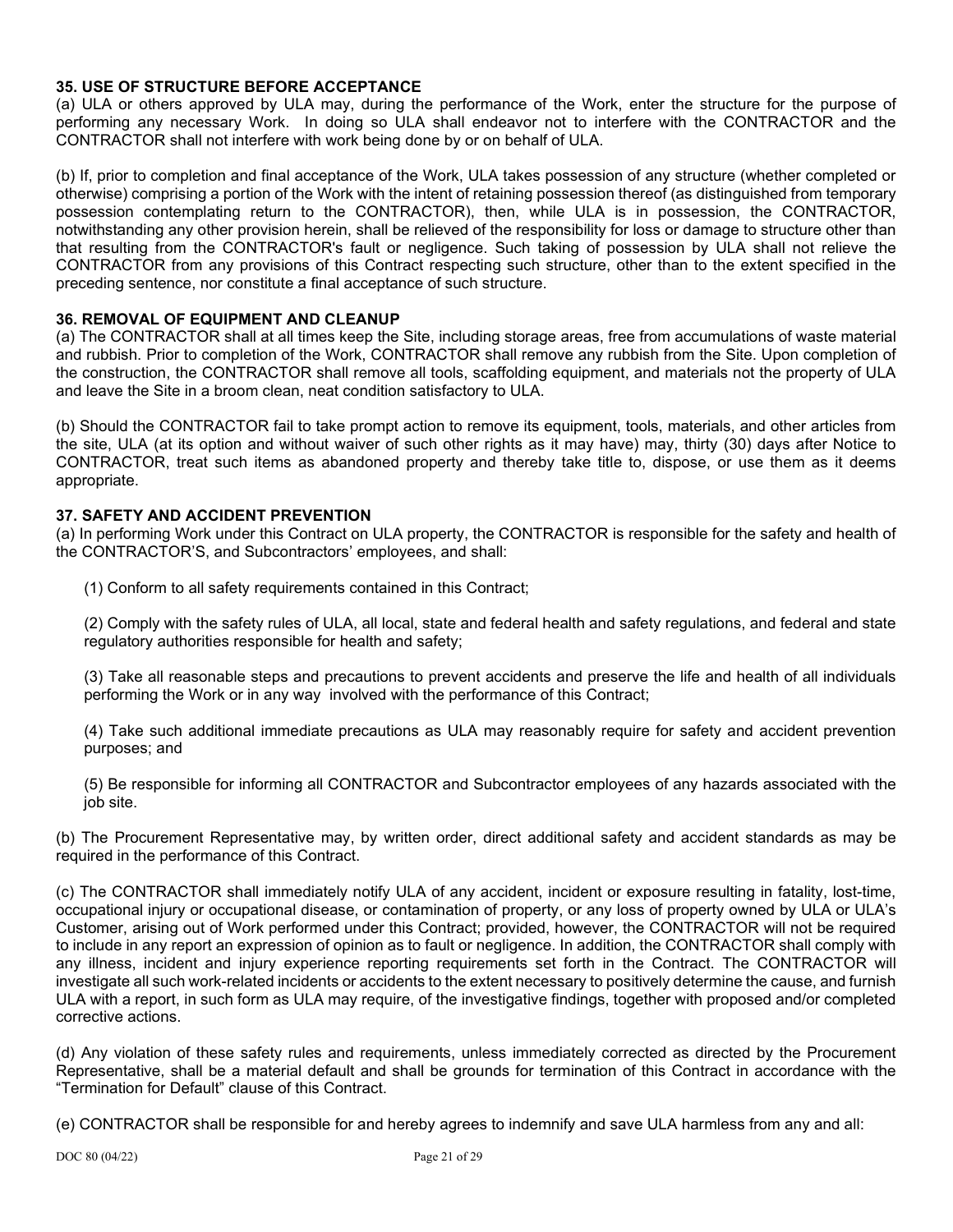(1) damage to the property of ULA, the CONTRACTOR, or Subcontractors; or

(2) injury to employees of ULA, the CONTRACTOR, or Subcontractors; or

(3) for any liability whatsoever arising out of or in connection with the presence of CONTRACTOR or its Subcontractors pursuant to the Contract.

(f) The CONTRACTOR shall cause the substance of this clause including this paragraph (f) and any applicable Contract Provisions to be inserted in Subcontracts which: (i) amount to \$1,000,000 or more unless ULA makes a written determination that this is not required; (ii) require construction, repair, or alteration in excess of \$10,000; or (iii) the CONTRACTOR, regardless of dollar amount, determines that hazardous materials or operations are involved.

#### **38. SITE INVESTIGATIONS AND REPRESENTATIONS**

(a) The CONTRACTOR represents that it has investigated and satisfied itself as to the nature and location of the Work, the general and local conditions, including but not limited to those bearing upon transportation, disposal, handling and storage of materials; the availability of labor, water, electric power, and roads; the uncertainties of weather, river stages, tides, or similar physical conditions at the Site; the conformation and conditions of the ground; the character of equipment and facilities needed preliminary to and during the performance of the Work, and all other matters upon which information is reasonably obtainable and which can in any way affect the Work or the cost thereof under this Contract.

(b) The CONTRACTOR further represents that it has satisfied itself as to the character, quality and quantity of surface and subsurface materials or obstacles to be encountered insofar as this information is reasonably ascertainable from an inspection of the Site, including all exploratory work done by ULA, as well as from information presented by the specifications and drawings.

#### **(c) ULA expressly disclaims the accuracy and reliability of any subsurface tests and/or representations provided with the Bid Documents. Said materials are provided for illustrative purposes only, and CONTRACTOR is required to make and has made its own independent tests of subsurface conditions.**

(d) Failure by the CONTRACTOR to acquaint itself with all available information shall not relieve it of responsibility for successfully performing the Work. ULA assumes no responsibility for any conclusions or interpretations made by the CONTRACTOR based on the information made available by ULA or for any understandings reached or representations made by any of its officers, employees or agents prior to the execution of this Contract, unless (1) such understanding or representations are expressly stated in this Contract and (2) this Contract expressly provides that the responsibility therefore is assumed by ULA.

(e) Where alterations of and/or additions to existing construction are required under this Contract, the CONTRACTOR shall verify all dimensions and determine all existing conditions that may affect its Work and shall be responsible for the accuracy of such dimensions and determinations.

#### **39. SPECIFICATIONS AND DRAWINGS**

(a) CONTRACTOR shall comply with all specifications and drawings set forth in the Statement of Work hereof. All Work called for in said specifications and drawings shall be accomplished in accordance with all applicable national and local codes.

(b) The CONTRACTOR shall keep on the Site a copy of the specifications and drawings and shall at all times provide ULA access thereto. Anything mentioned in the specifications and not shown on the drawings, or shown on the drawings and not mentioned in the specifications, shall be of like effect as if shown or mentioned in both. In any case of discrepancy either in the figures, in the specifications, or in the drawings, the matter shall be promptly submitted to the Procurement Representative, who shall promptly make a determination in writing. Any adjustment by the CONTRACTOR without this determination shall be at its own risk and expense. ULA shall furnish from time to time such detail drawings and other information as may be considered necessary, unless otherwise provided.

(c) Omissions and Misdescriptions. Omissions from the specifications or drawings or the misdescription of details of Work which are manifestly necessary to carry out the intent of the specifications and drawings, shall not relieve the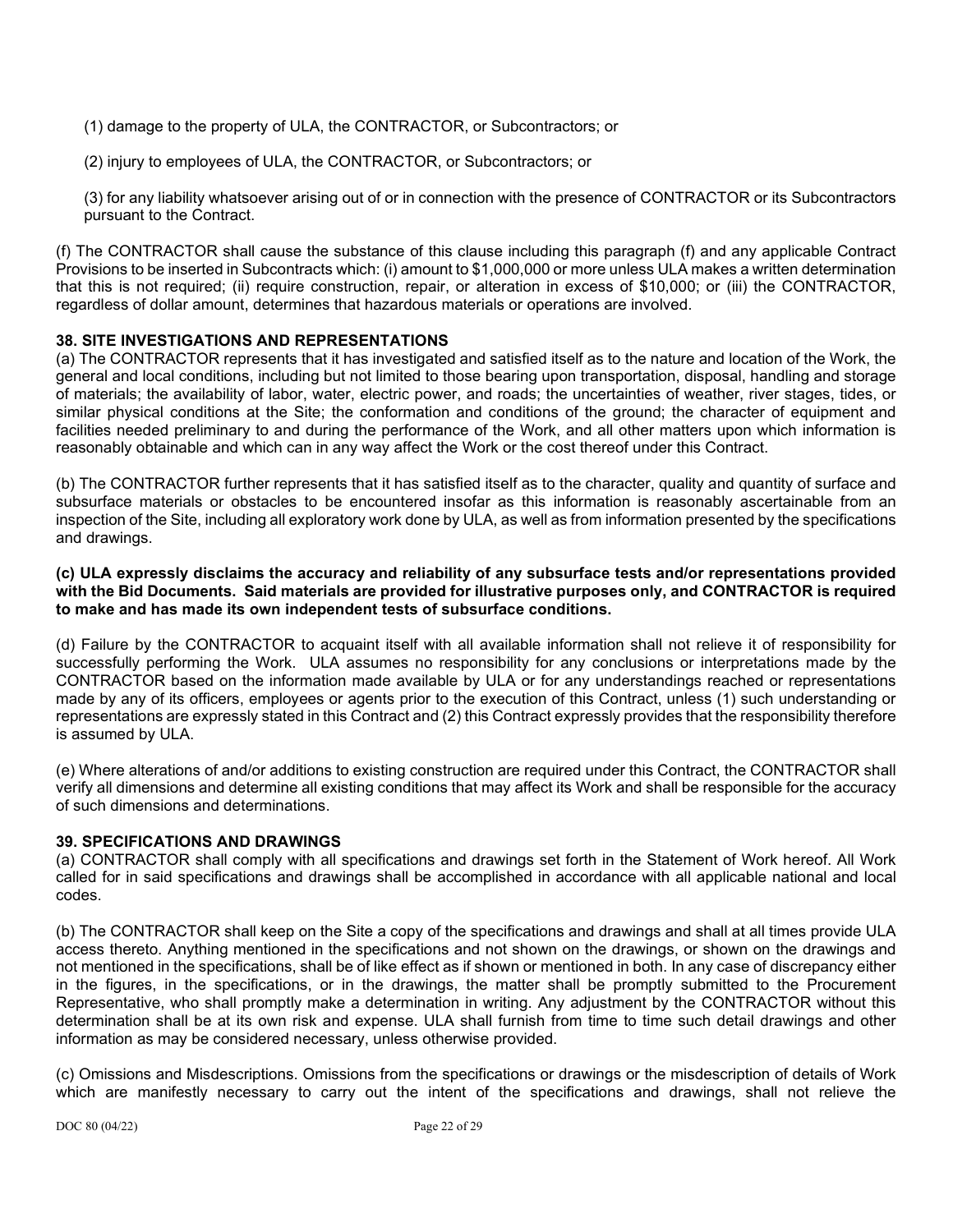CONTRACTOR from performing such omitted or misdescribed details of Work, but they shall be performed as if fully and correctly set forth and described in the specifications and drawings.

(d) Checking of Drawings and Dimensions. The CONTRACTOR shall check all drawings furnished it immediately upon their receipt and shall promptly provide notice to ULA of any discrepancies. Dimensions marked on drawings shall in general be followed in preference to scale measurements. Large-scale detail drawings shall in general govern small scale drawings. The CONTRACTOR shall compare all drawings and verify the figures before laying out the Work and will be responsible for any errors which might have been avoided thereby. When measurements are affected by field conditions, the CONTRACTOR shall take measurements notwithstanding the giving of scale or figure dimensions in the drawings.

(e) Deviations. Deviations from the drawings and the dimensions therein given, whether or not error is believed to exist, shall not be made until written authority is obtained from ULA.

(f) Base Lines and Grades. The CONTRACTOR shall lay out its work from base lines and grades established by ULA and shall be responsible for all measurements in connection therewith. The CONTRACTOR shall, at its own expense, furnish all stakes, templates, platforms, equipment, and ranges and labor that may be required in setting and cutting, or laying out any part of the Work. The CONTRACTOR will be held responsible for the proper execution of the Work to such lines and grades as may be established or indicated by ULA, and all stakes or other marks thus established shall be preserved by it until their removal is authorized by ULA. ULA will furnish, on request from the CONTRACTOR, all location and limit marks reasonably necessary for the conduct of the Work.

(g) All drawings shall become the property of ULA, and ULA shall be entitled, without further payment or liability to the CONTRACTOR and without further permission, to use such drawings and to reproduce them; provided, however, the use of such drawings shall not imply a license to ULA under any patent or shall not be construed as affecting the scope of any license otherwise granted to ULA under any patent.

(h) The CONTRACTOR shall furnish to ULA for all phases of the Work under specification sections wherein they apply, a sufficient number of submittals so that ULA can retain copies. Submittals include, but are not limited to, complete sets of certified shop drawings, fabrication and welding procedures, specifications, reports, any applicable standards, and/or catalog data including vendors' delivery dates. This information shall be submitted for approval within ten (10) days, in accordance with the Construction Schedule, after award of the Contract. Submittals returned by ULA shall be marked with one of the following notations: (i) NO EXCEPTIONS TAKEN, UNLESS OTHERWISE NOTED; (ii) MAKE CORRECTIONS NOTED; (iii) REVISE AND RESUBMIT; (iv) REJECTED; (v) SUBMIT SPECIFIED ITEM. Marking submittals as "NO EXCEPTIONS TAKEN, UNLESS OTHERWISE NOTED" does not constitute a waiver of detailed or specified requirements unless so stated in writing by ULA. Submittals bearing ULA's review comments of "MAKE CORRECTIONS NOTED", "REVISE AND RESUBMIT", "SUBMIT SPECIFIED ITEM", or "REJECTED" shall be corrected and resubmitted within seven (7) calendar days to comply with the requirements of the review comments and the design documents. All submittals shall be marked as "NO EXCEPTIONS TAKEN" before starting fabrication.

(i) ULA's review and/or approval of submittals shall not relieve the CONTRACTOR from the responsibility of producing completed and installed Work in strict conformance with the Contract requirements. ULA will not assume the responsibility for searching out deviations in the CONTRACTOR's submittals or any specifications indicated by the CONTRACTOR on submittals. It is understood that the review and/or approval by ULA of the CONTRACTOR's submittals shall not be construed as a complete check as to their adequacy, nor as an agreement that the submittal will meet the requirements of the Contract. Such review and/or approvals shall in no way relieve the CONTRACTOR of responsibility for any error or deficiency which may exist in the submittal, as the CONTRACTOR shall be responsible for meeting all requirements of the Contract.

(j) In the event the Work set forth in the specifications and drawings does not comply with requirements within the applicable national or local codes, the CONTRACTOR shall notify ULA of such fact and ULA may, by issuing a Change Order in accordance with the provisions of the Changes clause hereof, authorize compliance by the CONTRACTOR with the requirements of the applicable national or local codes.

(k) The CONTRACTOR shall provide to ULA one (1) set of drawings that accurately portray "as-built" conditions of all construction items within the Contract. Each of these drawings shall be neatly and clearly marked-up (in red) to show all variations between the as-built construction and that indicated or specified by the Contract. Where a choice of material, equipment and/or methods is permitted herein, or where variations in the scope or character of the Work from that indicated or specified is permitted by subsequent modification to the Contract, such choices or variations shall be reflected on these drawings. The as-built drawings shall include such supplementary notes, legends and details as may be necessary for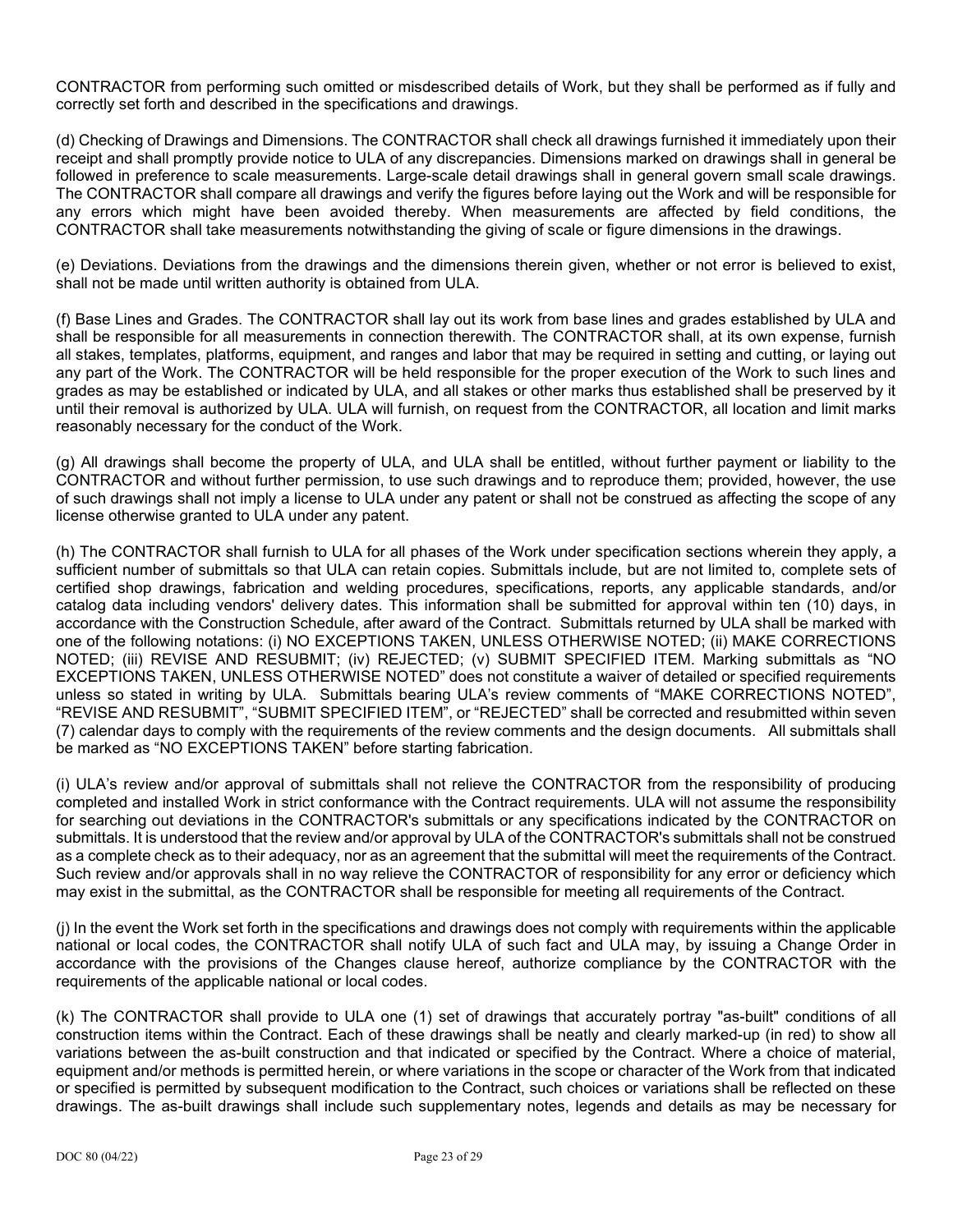legibility and clear portrayal of the as-built construction. All of the required as-built drawings will be delivered to ULA within four (4) weeks after completion of construction.

(l) The CONTRACTOR acknowledges that the specifications and drawings are owned solely by ULA and acknowledges that they contain confidential, proprietary and trade secret information. CONTRACTOR agrees to maintain the confidentiality of these documents so far as is possible within the scope of the Work as provided for in the Contract documents. CONTRACTOR will not at any time provide any of the Contract documents to any person or entity that is not a Subcontractor on an employee or officer of a Subcontractor. CONTRACTOR shall include the substance of this paragraph in all agreements with Subcontractors.

### **40. SUBCONTRACTORS**

(a) The CONTRACTOR shall at all times select qualified vendors and Subcontractors for performance of all Subcontract work and the furnishing of materials and labor. Nothing noted in any Subcontract hereunder shall create any contractual relation between any Subcontractor and ULA. The Contract shall not be nullified, in whole or in part, by any Subcontract.

(b) CONTRACTOR shall keep all invoices for labor, materials, tools, services, etc., incurred in connection with this Contract on a current basis, and if required by ULA, shall present evidence that payment therefore has been made.

(c) The CONTRACTOR shall not contract with a proposed person or entity to whom ULA has made objection. The CONTRACTOR shall not change a Subcontractor, person or entity previously selected without Procurement Representative prior approval to such substitution. The CONTRACTOR shall not retain any Subcontractor to whom ULA has a reasonable and timely objection, provided that ULA agrees to compensate the CONTRACTOR for any additional costs incurred by the CONTRACTOR as a result of such objection pursuant to the changes clause and upon provision of sufficient cost and other data supporting CONTRACTOR's claim.

(d) If the Contract is terminated, ULA reserves the right to require that any Subcontract be assigned by CONTRACTOR to ULA or its designee, subject to the prior rights of any surety.

#### **41. SUPERINTENDENCE**

(a) The CONTRACTOR shall provide a competent Superintendent, with necessary assistants, sufficient and competent management and supervisory personnel on the Site during performance of any Work. Such superintendence and management shall efficiently supervise the Work and be responsible for all requirements of the Contract.

(b) The Superintendent is subject to acceptance by ULA and subject to the continuing satisfaction of ULA. If such personnel become unacceptable to ULA, at ULA's sole discretion, the CONTRACTOR shall take immediate steps to replace such person(s).

(c) The Superintendent shall represent the CONTRACTOR, and communications including notices, delivered to the Superintendent shall be deemed delivered to the CONTRACTOR.

(d) CONTRACTOR superintendence and/or management at the Site shall have the authority to commit the CONTRACTOR to Changes under the Changes clause of this Contract. Upon acceptance of the Contract, CONTRACTOR shall provide the Procurement Representative with notice as to personnel designated under this provision, and such authority shall remain in force until notice otherwise is received by the Procurement Representative.

#### **42. PAYMENTS, TAXES AND DUTIES**

(a) ULA shall pay the Contract price as provided in this Contract.

(b) ULA will make progress payments based on CONTRACTOR's proper invoice. CONTRACTOR shall submit invoices no more frequently than monthly as the Work progresses, based on estimates of acceptable Work accomplished submitted by the CONTRACTOR and approved by ULA. If requested by ULA, the CONTRACTOR shall furnish a breakdown of the total Contract price showing the amount included therein for each principal category of the Work, in such detail as requested, to provide a basis for determining progress payments. In preparing estimates of Work accomplished, the material delivered on the Site and preparatory work completed may be taken into consideration. Such payments shall be made on submission of itemized requests by the CONTRACTOR and shall be subject to reduction for overpayments or increase for underpayments on preceding payments to the CONTRACTOR.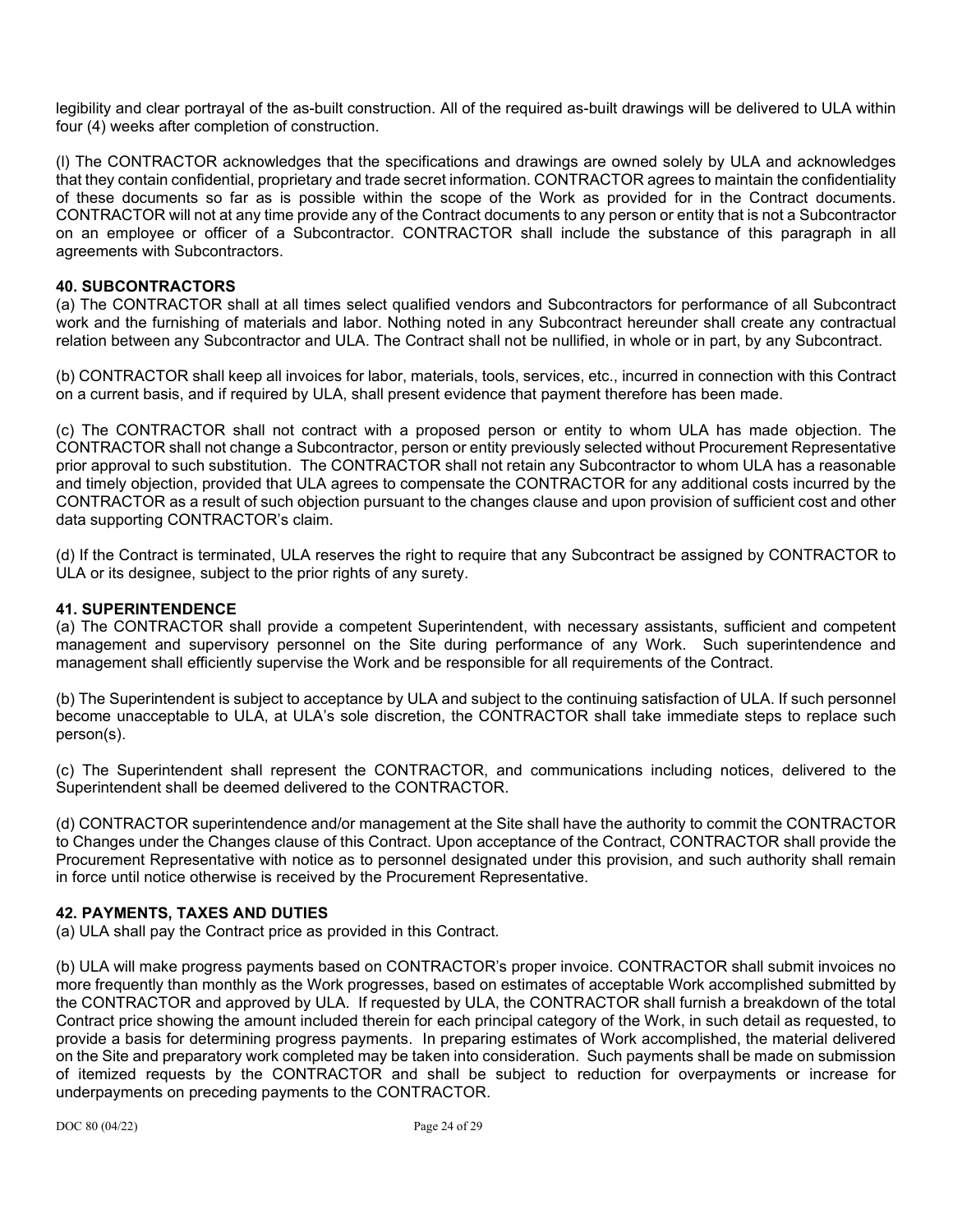(c) In making such progress payments there shall be retained, unless otherwise required or limited by applicable law, ten (10) percent of the approved estimated amount until final completion and acceptance of all Work covered by the Contract; provided, that upon completion and acceptance of each building, or other division of the Contract, on which the price is stated separately in the Contract, payment may be made in full, including retained percentage thereon, less authorized deductions.

(d) All material and Work covered by progress payments made shall thereupon become the sole property of ULA but this provision shall not be construed as relieving the CONTRACTOR from the sole responsibility for all materials and Work upon which payments have been made or the restoration of any damaged Work, or as a waiver of the right of ULA to require the fulfillment of all of the terms of the Contract.

(e) Unless otherwise provided, terms of payment shall be net sixty (60) days from ULA's receipt of the CONTRACTOR's proper invoice. Payment shall be deemed to have been made as of the date of mailing ULA's payment or electronic funds transfer. CONTRACTOR shall not include any export controlled information, covered defense information (if applicable), or any other information whose release is otherwise restricted by federal law or regulation in its invoices.

(f) Upon completion and final acceptance of all Work required hereunder as provided in the clause herein entitled "Inspection, Test, and Acceptance", the amount due the CONTRACTOR under this Contract will be paid upon the presentation of a properly executed and duly certified voucher therefore and presentation of release of all claims against ULA arising by virtue of this Contract, other than claims, in stated amounts, that the CONTRACTOR has specifically excepted from the operation of the release. If the CONTRACTOR's claim to amounts payable under the Contract has been assigned, a release may be required of the assignee at the option of ULA.

(g) Neither the final payment nor any part of the retained percentage shall become due until the CONTRACTOR delivers to ULA complete releases from itself and each of its Subcontractors of all liens arising out of this Contract, or receipts in full in lieu thereof, and, an affidavit that so far as it has knowledge or information the release includes all the labor and material for which a lien could be filed; but the CONTRACTOR may, if any Subcontractor refuses to furnish a release or receipt in full, furnish a bond satisfactory to ULA, to indemnify ULA against any lien. If any lien remains unsatisfied after all payments are made, the CONTRACTOR shall refund to ULA all monies that the latter may be compelled to pay in discharging such a lien, including all costs and reasonable attorneys' fees.

(h) The obligation of ULA to make the payments required under the provisions of this Contract shall, in the discretion of ULA, be subject to reasonable deductions on account of defects in material or workmanship. Each payment made shall be subject to reduction to the extent of amounts which are found by ULA or CONTRACTOR not to have been properly payable, and shall also be subject to reduction for overpayments. CONTRACTOR shall promptly notify ULA of any such overpayments identified by CONTRACTOR through any means. ULA may at any time deduct or set off CONTRACTOR's claims for money due or to become due from ULA against any claims that ULA has or may have arising out of this Contract or any other contract between the parties, including the value of any prepaid Work rejected or returned for nonconformance.

(i) With the exception of sales/use tax, and unless otherwise specified, prices include all applicable federal, state, local and foreign taxes, duties, tariffs, and similar fees imposed by any government, all of which shall be listed separately on the invoice. When taxable and non-taxable items (i.e., materials and labor) are invoiced under this Contract, taxable versus non-taxable items shall be separately stated. If Work purchased qualifies for tax exemption, then an exemption certificate will be presented from ULA to CONTRACTOR.

## **43. PRECEDENCE**

Any inconsistencies in this Contract shall be resolved in accordance with the following descending order of precedence: (i) Face of the Purchase Order and/or Task Order, or long form Contract, (if applicable); (ii) Terms and Conditions, including this Document and any Special Provisions such as Prime Contract Flowdowns and Site Security Documents; (iii) Any Confidentiality Agreement; (iv) Statement of Work; (v) Specifications; (vi) Drawings; and (vii) any other exhibits to this **Contract** 

## **44. SURVIVABILITY**

If the Contract is terminated for default or convenience, CONTRACTOR shall not be relieved of those obligations contained in:

(a) The following clauses: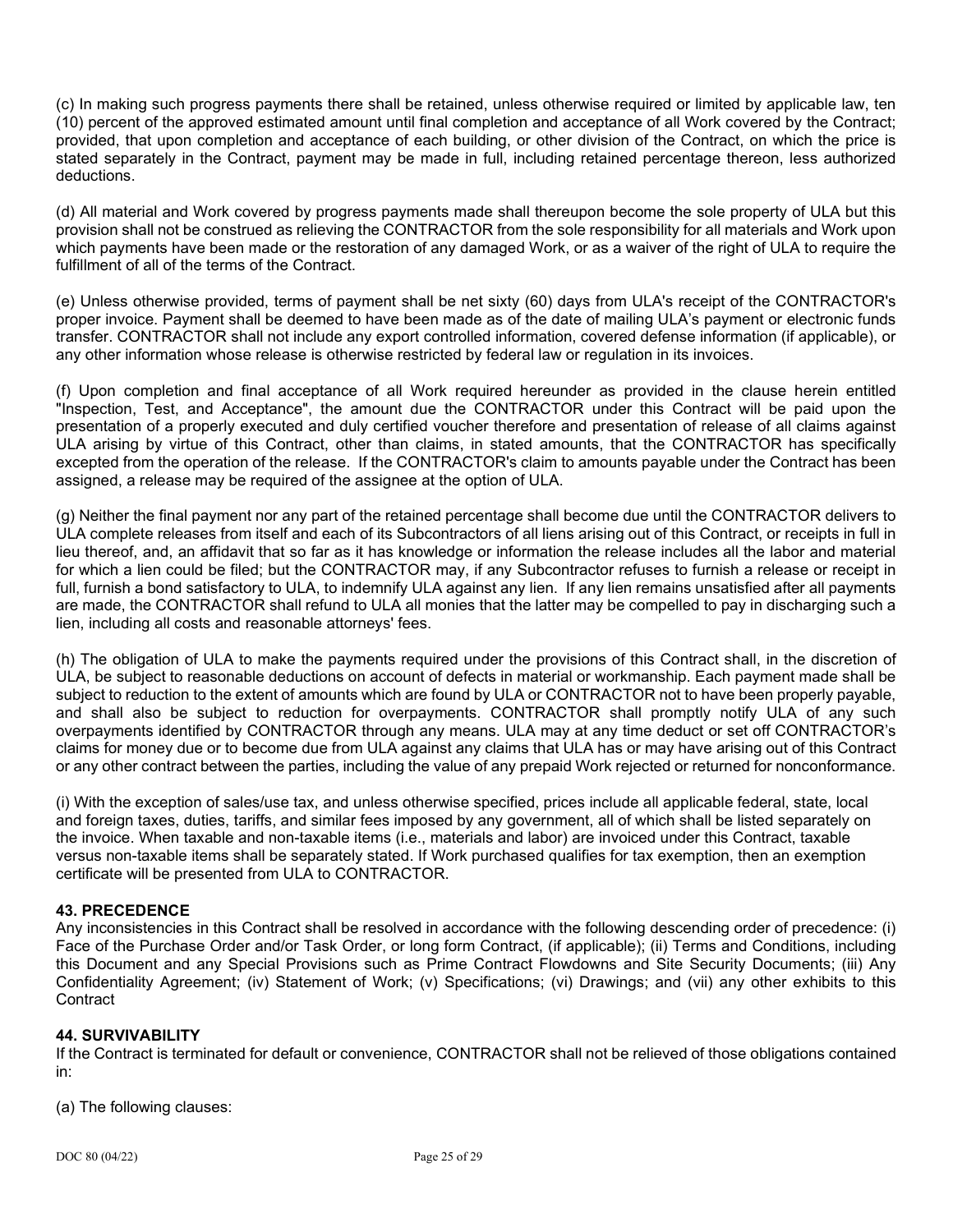Acceptance, Merger and Severability Applicable Laws **Disputes** Compliance with Laws Counterfeit Parts Export Control Independent CONTRACTOR Relationship Information Security and Access to ULA Network Insurance Maintenance of Records Intellectual Property No Solicitation Protection of Confidential Information Public Release of Information Use of Free, Libre and Open Source Software (FLOSS) Warranty and Correction Of Defects

(b) Any Confidentiality Agreement entered into by the parties applicable to this Contract.

## **45. SUSPENSION OR STOPPAGE OF WORK**

(a) The Procurement Representative may order the CONTRACTOR in writing to stop or suspend all or any part of the Work of this Contract for such period of time as ULA may determine to be appropriate for the convenience of ULA. CONTRACTOR shall take all reasonable steps to minimize the incurrence of costs allocable to the Work during the period of suspension or stoppage. If, without the fault or negligence of the CONTRACTOR, the performance of all or any part of the Work is suspended for greater than 30 days, or such shorter time as the parties may agree in writing, CONTRACTOR may request an adjustment be made by ULA for any increase in the cost of performance of the Contract (excluding profit) necessarily caused by the suspension, and the Contract shall be modified in writing accordingly. No adjustment shall be made to the extent that performance by the CONTRACTOR would have been prevented by other causes even if the Work had not been so suspended. Any claim must be asserted to the Procurement Representative in writing within twenty-four (24) hours after the termination of the suspension and a proposal for adjustment must be submitted to the Procurement Representative in writing within twenty (20) days after the termination of suspension and must fully set forth the requested adjustment in the Contract Price and/or adjustment in the Contract Construction Schedule, if any. If an adjustment in the Contract Construction Schedule period of performance is requested, the proposal for adjustment shall also separately set forth the time required, including premium time, to maintain the present period of performance.

(b) In the event the CONTRACTOR is instructed to vacate an area where Work is being performed, the Construction Schedule will be extended by the time lost. If the CONTRACTOR is ordered to vacate for more than one hour at any one time, then the CONTRACTOR will make every reasonable effort to place his labor force in other productive work. If no other work is available, upon receipt request for equitable adjustment acceptable to ULA, ULA will reimburse the CONTRACTOR for the labor cost (without mark-up) of the time lost in excess of one hour per man, but in no event more than fifteen (15) hours per man. If the CONTRACTOR is required to vacate an area for more than sixteen (16) normal working hours the provisions of subparagraph (a) above shall apply in lieu of this paragraph.

#### **46. TERMINATION FOR CONVENIENCE**

(a) ULA may terminate part or all of this Contract for its convenience by giving written notice to CONTRACTOR. Such termination shall not constitute default.

(b) Upon termination, in accordance with ULA's written direction, CONTRACTOR will immediately: (i) Cease work; (ii) Prepare and submit to ULA an itemization of all completed and partially completed Work; (iii) Deliver to ULA any and all Work completed up to the date of termination at the agreed upon prices; and (iv) Deliver upon request any Work in process. In the event ULA terminates for its convenience after performance has commenced, ULA will compensate CONTRACTOR for the actual, allowable, reasonable, allocable and substantiated costs, plus a reasonable profit for Work performed up to and including the date of termination provided CONTRACTOR uses reasonable efforts to mitigate ULA's liability under this clause, except where such other provision governing termination liability has been agreed to between the parties and incorporated into this Contract.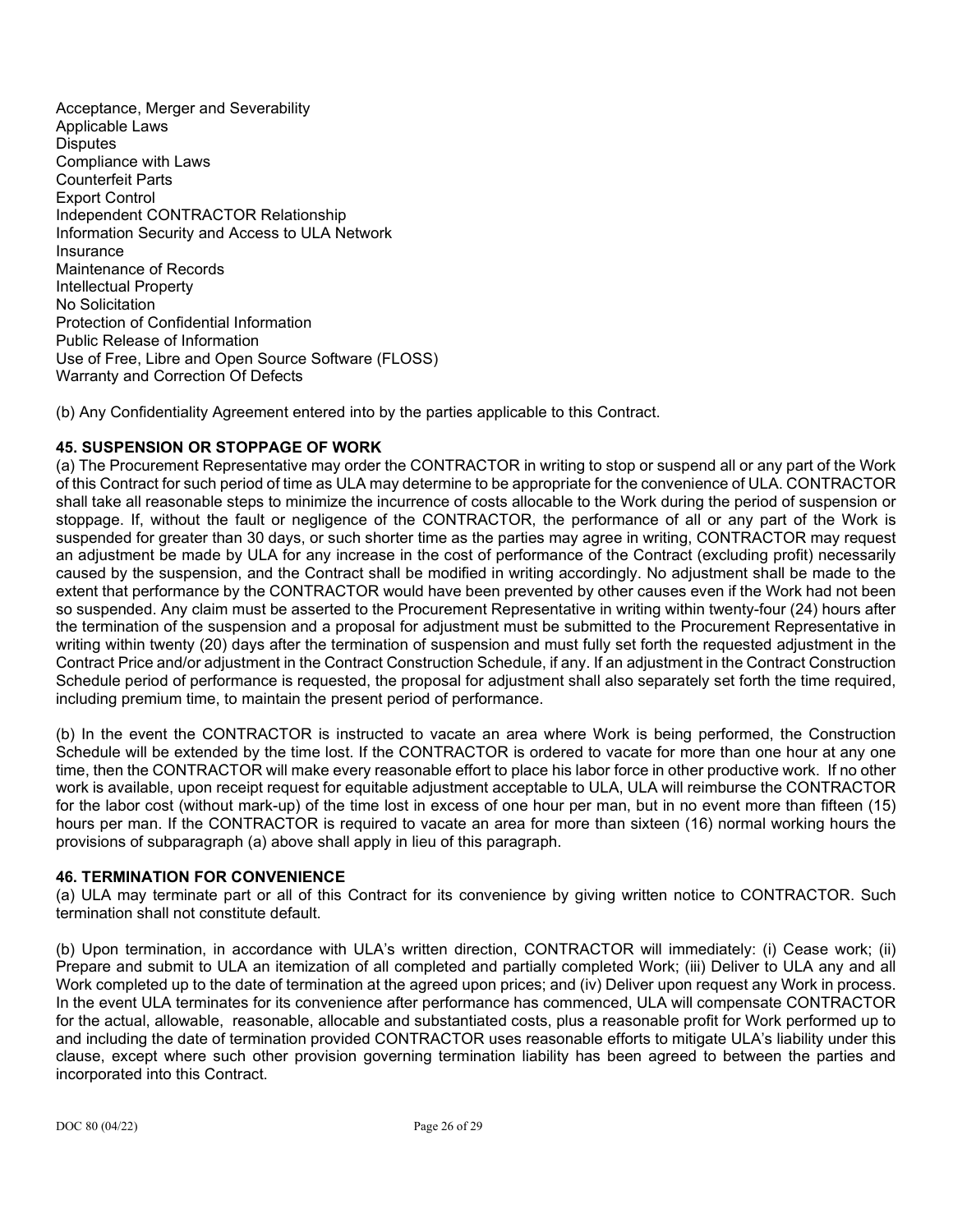(c) Any termination settlement proposal shall be submitted to ULA promptly, but in no event later than sixty (60) days from the effective date of the termination, unless otherwise authorized in writing by the Procurement Representative. In no event shall the amount of any settlement be in excess of the Contract value.

(d) CONTRACTOR shall continue all Work not terminated. In no event shall ULA be liable for lost or anticipated profits, unabsorbed indirect costs or overhead, or for any sum in excess of the total Contract price.

## **47. TERMINATION FOR DEFAULT**

(a) ULA, by written notice, may terminate this Contract for default, in whole or in part, if the CONTRACTOR (i) fails to comply with any of the terms of this Contract, (ii) refuses or fails to prosecute the Work, or any separable part thereof, with such diligence as will insure its completion within the time specified in this Contract, or any extension thereof, or (iii) fails to complete such Work in said time, (iv) fails to perform any other requirement under this Contract, or (v) files or has filed against it a petition in bankruptcy. ULA's right to terminate this Contract under subdivisions (b)(i), (b)(ii) and (b)(iv) above may be exercised if the CONTRACTOR does not cure such failure within ten (10) days (or more if authorized in writing by the Procurement Representative) after receipt of notice from ULA specifying the failure. ULA's right to terminate the Contract under subdivision (b)(iii) or (b)(v) is not subject to cure. Any Notice of termination pursuant to subdivision (b)(iii) or (b)(v) is effective upon receipt by CONTRACTOR.

(b) In the event ULA terminates this Contract in whole or in part, ULA may take over the Work and complete it, by contract or otherwise, and may take possession of and use any materials, appliances and plant on the Site necessary for completing the Work. However, the CONTRACTOR shall continue the Work not terminated. The CONTRACTOR and its sureties shall be liable for any damage to ULA resulting from the CONTRACTOR's refusal or failure to complete the Work within the Contract Construction Schedule, whether or not the CONTRACTOR's right to proceed with the Work is terminated. This liability includes any excess costs incurred by ULA in completing the Work; and, if specified in the Construction Schedule of this Contract, liquidated damages for each calendar day of delay until the Work is finally accepted.

(c) CONTRACTOR shall continue all Work not terminated or cancelled.

(d) The right of the CONTRACTOR to proceed shall not be terminated, nor the CONTRACTOR charged with damages under this clause, if the delay in completing the Work arises from force majeure, which means any unforeseeable causes beyond the control and without the fault or negligence of the CONTRACTOR. Examples of such causes include acts of God or of the public enemy; acts of the Government in either its sovereign or contractual capacity; fires; floods; epidemics; pandemics; quarantine restrictions; freight embargoes; unusually severe weather; and delays of Subcontractors or Suppliers arising from unforeseeable causes beyond the control and without the fault or negligence of both the CONTRACTOR and such Subcontractors or Suppliers; provided, that the CONTRACTOR shall within ten (10) days from the beginning of any such delay, notify ULA of the cause of delay.

(e) If, after notice of termination of the CONTRACTOR's right to proceed under the provisions of this clause, it is determined for any reason that the CONTRACTOR was not in default under the provisions of this clause, or that the delay was excusable under the provisions of this clause, the rights and obligations of the Parties shall be the same as if the notice of termination had been issued pursuant to the clause entitled "Termination for Convenience".

(f) Following a termination for default of this Contract, CONTRACTOR shall be compensated only for Work actually completed. In addition, ULA may require the CONTRACTOR to transfer title and deliver to ULA any (1) completed supplies, and (2) partially completed supplies and materials, parts, tools, dies, jigs, fixtures, plans, drawings, information, and contract rights that the CONTRACTOR has specifically produced or acquired for the terminated portion of this Contract. Upon direction of ULA, the CONTRACTOR shall also protect and preserve property in its possession in which ULA or ULA's Customer has an interest. Payment for such items and for the protection and preservation of property shall be at a price determined by both parties, except that CONTRACTOR shall not be entitled to profit on such supplies or property protection activities. ULA may withhold from any amount due under this Contract any sum ULA determines to be necessary to protect ULA or ULA's Customer against loss because of outstanding liens or claims of former lien holders.

(g) Failure of ULA to enforce any right under this clause shall not be deemed a waiver of any right hereunder. The rights and remedies of ULA in this clause are in addition to any other rights and remedies provided by law or under this Contract.

## **48. RIGHTS AND REMEDIES**

(a) Failure by ULA to enforce any of the provisions of this Contract shall not be construed as a waiver of the requirements of such provision or provisions, or as a waiver of the right of ULA thereafter to enforce each and every such provision.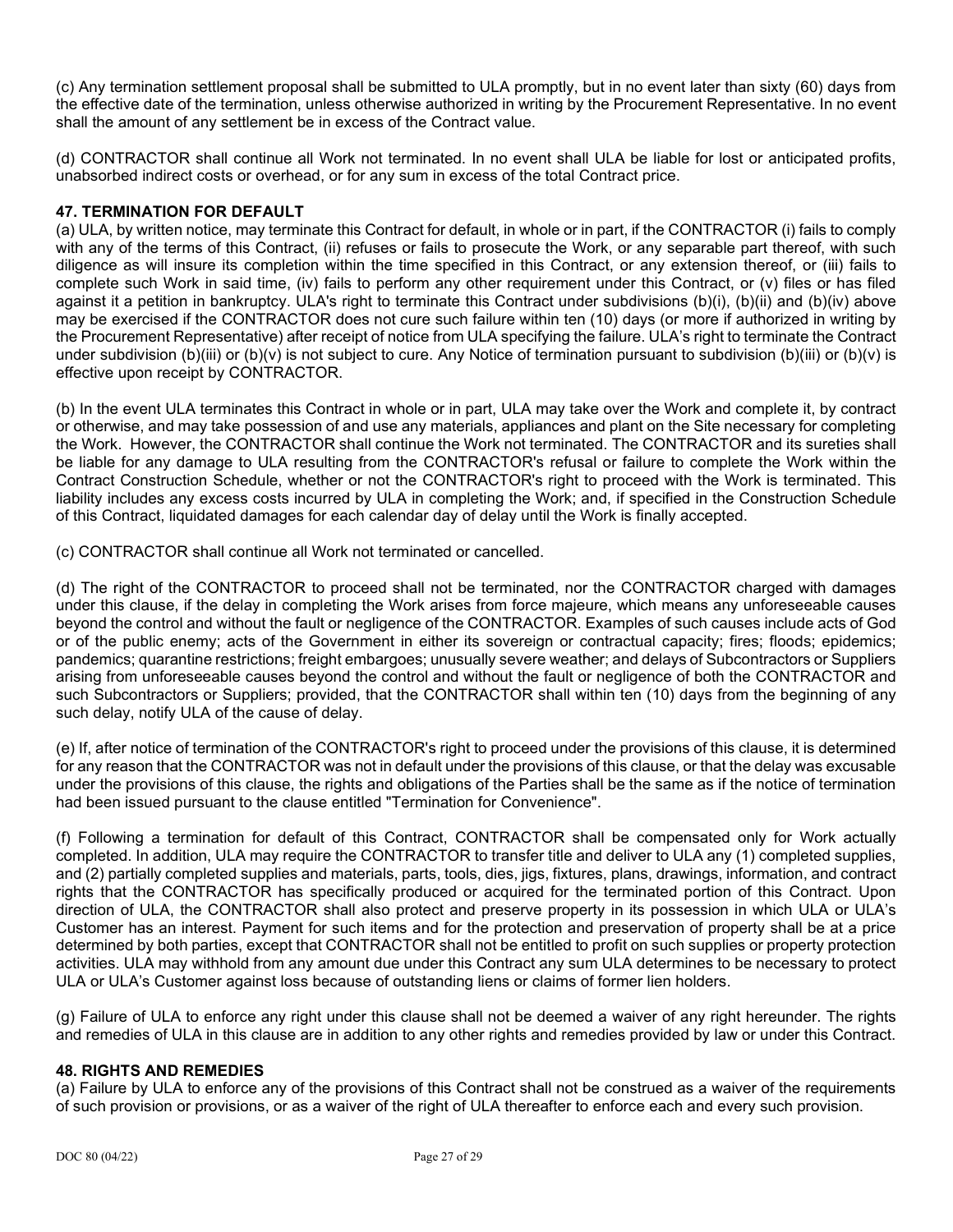(b) ULA's approval of the CONTRACTOR's design or material shall not relieve the CONTRACTOR of any warranties or of any other requirements of this Contract; nor shall waiver by ULA of any drawings or specification requirements for one or more articles constitute a waiver of such requirements for the remaining articles to be delivered under this Contract unless so stated by ULA in writing. The provisions of this clause shall not limit or affect the rights of ULA under the clause entitled "Inspection, Tests, and Acceptance".

(c) The rights and remedies of ULA in this Contract are cumulative and in addition to any other rights and remedies provided by law or in equity.

# **49. WARRANTY AND CORRECTION OF DEFECTS**

(a) CONTRACTOR warrants that it will perform any services under this Contract in a non-negligent manner and with the highest degree of professional skill and sound practices and judgment recognized in the industry with respect to services of a similar nature.

(b) In addition to any other warranties in this Contract, and in addition to the warranties provided in paragraph (h) of this clause, the CONTRACTOR warrants that all Work performed under this Contract (i) strictly conforms to the applicable statement of work, specifications, drawings, descriptions, or other requirements of this Contract; (ii) is free of any defects in equipment, material, or design furnished, or workmanship performed by the CONTRACTOR or any Subcontractor, material supplier or manufacturer; (iii) does not contain Counterfeit Parts, and (iv) complies with all applicable legislative and regulatory requirements in effect during the term of this Contract.

(c) This warranty shall continue for a minimum of two (2) years from the date of final acceptance of the entire Work, unless otherwise stated in the Contract.

(d) The CONTRACTOR shall remedy, at the CONTRACTOR's expense, any failure to conform or any defect in the Work. In addition, the CONTRACTOR shall remedy, at the CONTRACTOR's expense, any damage to ULA owned or controlled real or personal property, when that damage is the result of:

- (1) The CONTRACTOR's failure to conform to Contract requirements; or
- (2) Any defect of equipment, material, workmanship, or design furnished.

(e) The CONTRACTOR shall restore any Work damaged in fulfilling the terms and conditions of this clause. The CONTRACTOR's warranty with respect to work repaired or replaced will run for two (2) years from the date of repair or replacement.

(f) ULA shall provide notice to the CONTRACTOR, within a reasonable time after discovery, of any failure, defect, or damage.

(g) If the CONTRACTOR fails to remedy any failure, defect, or damage within a reasonable time after receipt of notice, ULA shall have the right to replace, repair or otherwise remedy the failure, defect, or damage at the CONTRACTOR's expense.

(h) With respect to all warranties, express or implied, from Subcontractors, material suppliers, or manufacturers for Work performed and materials furnished under this Contract, the CONTRACTOR shall:

- (1) Obtain all warranties that would be given in normal commercial practice;
- (2) Require all warranties to be executed, in writing, for the benefit of ULA; and
- (3) Enforce all warranties for the benefit of ULA.
- (i) All Subcontractor, material and/or manufacturer warranties shall inure to the benefit of ULA and its assigns.
- (j) This warranty shall not limit ULA's rights under the Contract with respect to latent defects, gross mistakes, or fraud.